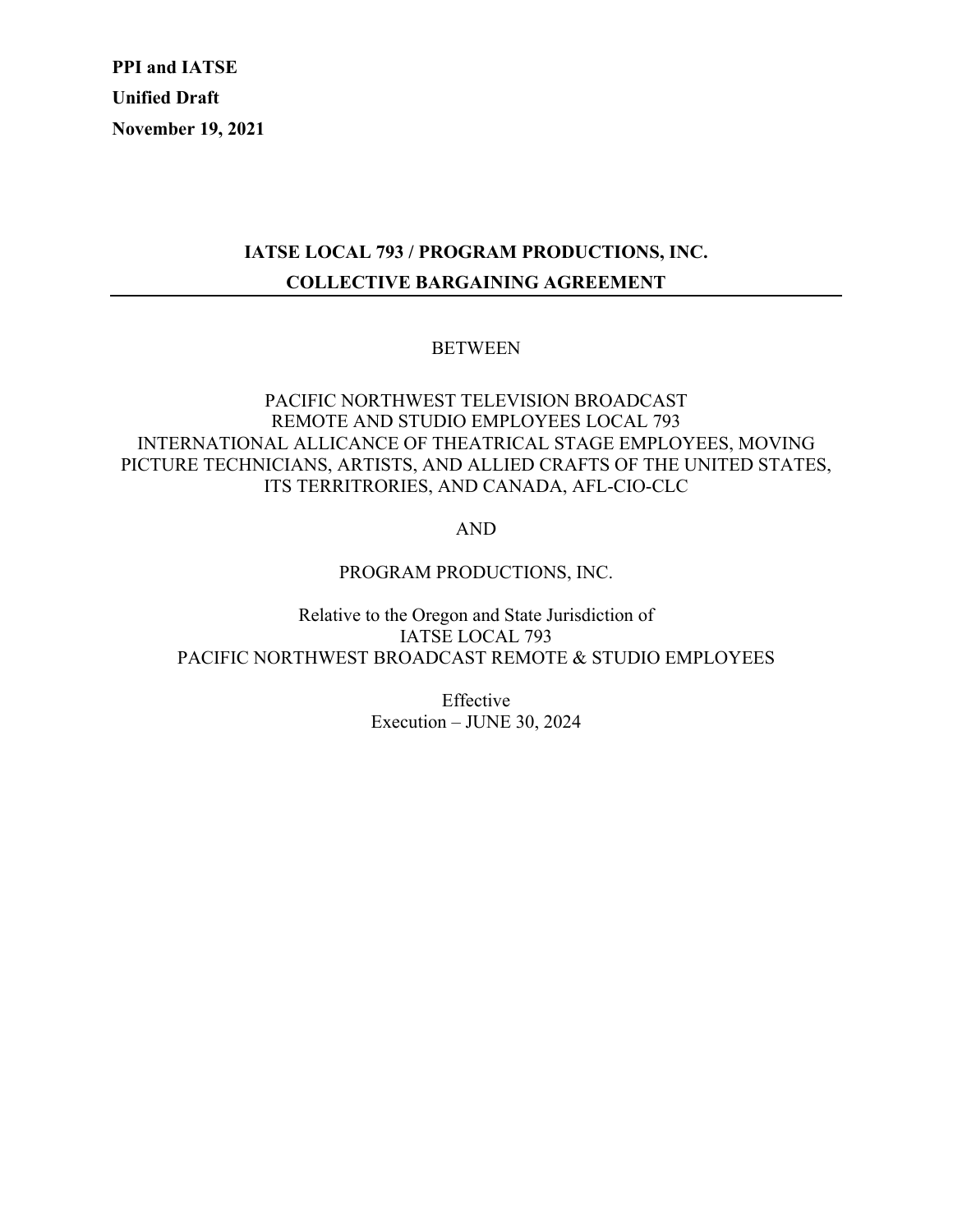#### **AGREEMENT**

This Agreement is made and entered into as of the date of execution by and between the following: Program Productions, Inc. (hereinafter "PPI," "Employer," or "Company") and Pacific Northwest Television Broadcast Remote & Studio Employees IATSE Local 793 of the International Alliance of Theatrical Stage Employees, Moving Picture Technicians, Artists, and Allied Crafts of the United States, Its Territories, and Canada, AFL-CIO, CLC, herein collectively "IATSE" or "Union" as follows:

#### **Article I: Recognition, Jurisdiction, and Application of Agreement**

A. Having been provided sufficient proof of majority status, Employer hereby recognizes the IATSE as the exclusive bargaining representative and agent for freelance operators employed in Oregon as technical production crew members in the job classifications described below (hereinafter "Employees").

B. This Recognition Agreement shall not be interpreted to guarantee any work for any Employee for any period of time. IATSE agrees that from time to time, certain IATSE members who are freelance operators in Oregon and may be employees of other companies.

C. **Inclusions:** Technical Directors, Audio A-1, Audio A-2, Specialty Microphone Operator Parab (A3), Video Operator V-1, Graphics Operator, Graphics Coordinator, Camera Operators, (CPO-1) Capture Playback Operator 1, (CPO-2) Capture Playback Operator 2, (CPO-3) Capture Playback Operator 3, Score Box Operator, Utility, Phone AD, Stage Manager, ENG/EFP Grip, ENG/EFP Operator, Trainees, and others who are similar technical crew positions.

D. **Exclusions:** All other persons and categories are excluded, such as employees covered under other collective bargaining agreements, maintenance personnel, (e.g. Maintenance Engineers), transportation personnel (e.g. Drivers), and clerical, management and security personnel, technical / unit managers, associate producers, guards, and supervisors as defined in the National Labor Relations Act.

E. This Agreement is intended to cover the employment of the above Employees for professional sporting events and NCAA Division 1 events which are broadcast live or recorded for broadcast at a later date. If the Employer is engaged to crew events other than defined above or professional or NCAA Division 1 events not in a remote production mobile unit at the event site, the parties shall meet and confer with the Local Business Agent(s) as to the appropriate wages, terms, and conditions for the event in question. The wage scales and working condition provisions of this Agreement shall be minimums and Employees shall not be precluded from obtaining better conditions than those outlined in this Agreement. Any Employee enjoying such better conditions shall not have their wages or working conditions reduced as a consequence of this Agreement.

F. Unless otherwise outlined in this Agreement, it is understood that Employer's business is to provide crew and services for live-to-air broadcast and recording pursuant to the request(s) of its client companies, and Employer and its client companies shall determine the nature and extent of the labor services required. Employer shall regardless comply with all minimum staffing requirements in this Agreement unless bargained otherwise in advance with the appropriate local's Business Agent.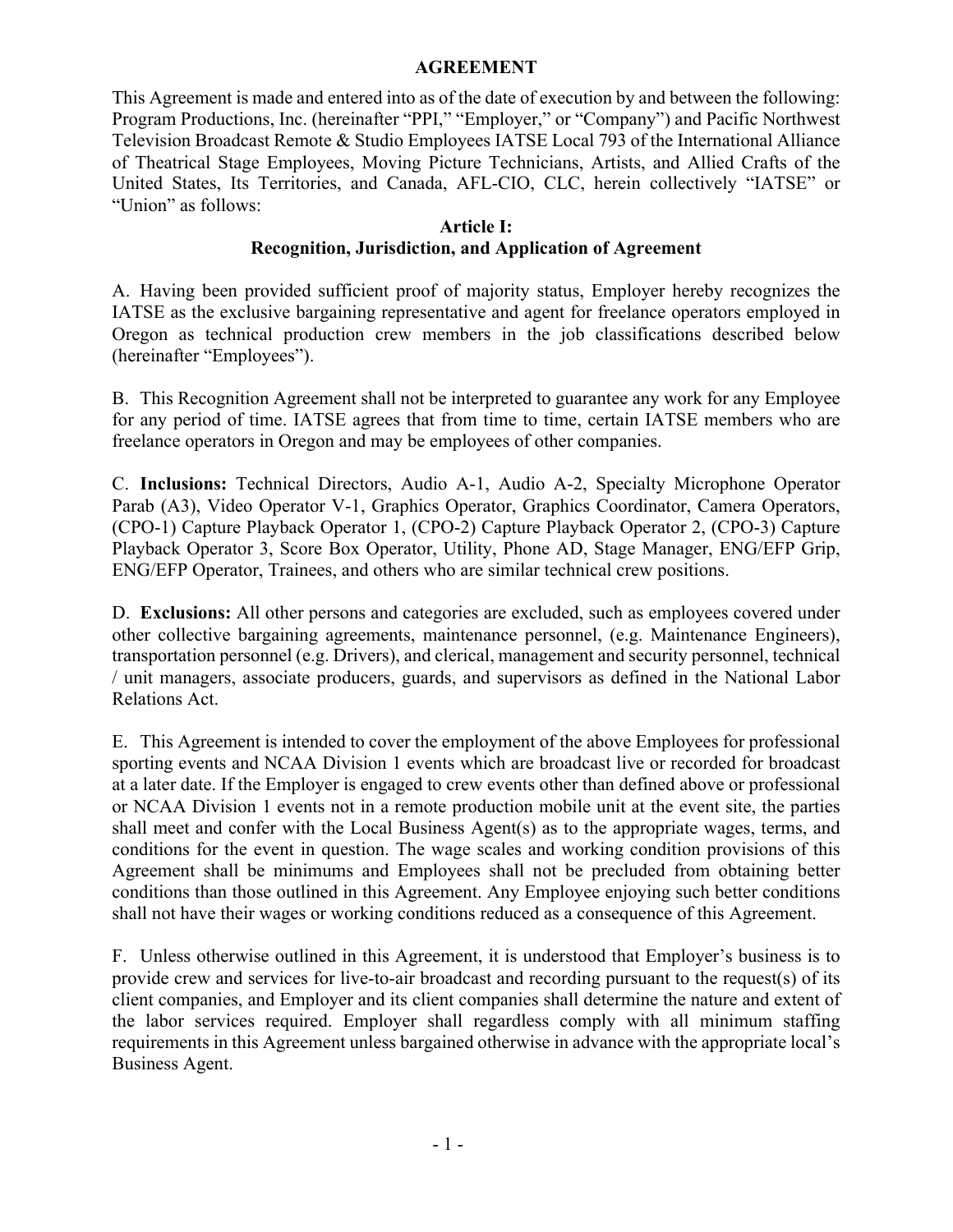G. There is full interchange of duties and cooperation among the crew, and also between the crew and other personnel who are involved in or responsible for the production. Additionally, there shall be no minimum staffing requirements unless otherwise described in the Agreement.

### **Article II: Union Security and Referral Fee Withholdings**

A. Within thirty (30) calendar days of initial hire of any Employee covered by this Agreement, Employer shall notify IATSE of the name, address, social security number, date of hire, and classification of the Employee. Any Employee who is engaged by Employer for a cumulative (may be non-consecutive) total of thirty (30) actual work days within any two consecutive calendar years is required, as a condition of continued employment, to meet the financial obligations of Union membership in IATSE Local 793, such amount not to exceed the amount of dues and initiation fees normally required by that local for members in covered employment.

B. Any Employee who fails to comply with the above obligations within two (2) weeks after having received an appropriate written notice of delinquency from the Union (with a copy to the Employer) shall be deemed ineligible to be booked for future engagements by the Employer.

C. For any engagements that have been booked prior to the receipt of notice provided for in (B) above, the Employer shall have an additional fourteen (14) day window to utilize the Employee for previously booked engagements. Any previously booked engagements beyond the aforementioned fourteen (14) day window will be canceled by the Employer.

D. Employer shall inform the Employee in writing as to any cancellations and/or ineligibility for employment as a result of cancellations due to  $(C)$ , above with a copy sent to the Union.

E. Employer agrees that it will deduct Union Referral Fees from all wages earned by Employees covered by this Agreement who execute a valid referral fee deduction authorization. The Union shall notify the Employer of the amount to be withheld from the Employee's wages and will maintain a signed deduction authorization form for each Employee. The Union will make such authorizations available to the Employer effective with the start date of this Agreement, and thereafter on an annual basis. The Union will also submit to the Employer, on an ongoing basis, a list of all Employees who have chosen to withdraw the authorization of said check-off forms. Employer reserves the right to cease the deduction for Union Referral fees from any Employee from who it receives a signed form withdrawing his or her authorization; so long as the Employer notifies the designated Representative of IATSE Local 793, that it has received such notice. Union agrees to hold the Employer harmless for any unauthorized deduction of Referral Fees.

F. The IATSE shall indemnify and hold harmless against any claims or liability arising from Employer's compliance with Article II, B., *above.* The foregoing obligations in this Article are to be interpreted and applied consistent with applicable law.

## **Article III: Sub-Contracting**

A. The Employer may not subcontract with third parties for the performance of work within the scope of this Agreement, unless the Employer and Union Business Agent(s) determines that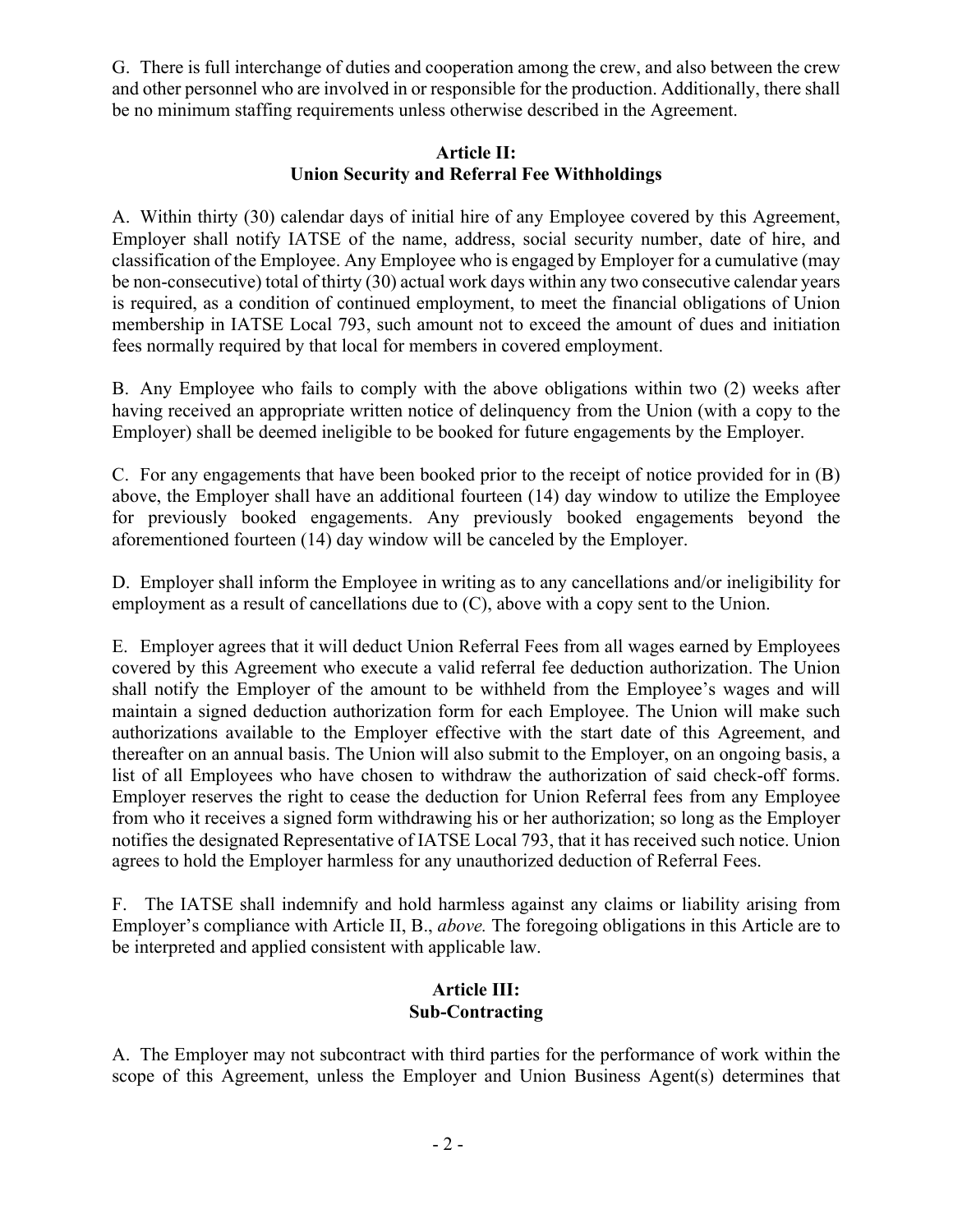insufficient qualified Employees are available in the market or special skills or equipment is needed and cannot be supplied by the Union.

B. The Employer shall inform the Union of subcontracting needs at least thirty (30) days before implementation or as soon as practicable if changes are to be made with less than thirty (30) days' notice. Prior to implementing substantive changes in past practices with respect to staffing requirements related to subcontracting, the Employer shall give notice of such intended changes and the opportunity to discuss the situation as necessary for the Parties to effectuate a solution. The requirements of this paragraph are not applicable to subcontracting caused by equipment limitations.

## **Article IV: Management Rights**

A. The Union recognizes the Employer's inherent and traditional right to manage its business, to direct the work force and to establish and modify the terms and conditions of the Employee's employment, except as such right is expressly limited by specific provisions of this Agreement. The exercise of these management rights is vested exclusively with the Employer. The Employer's failure to exercise any function or right in a particular way, shall not be deemed a waiver of its right to exercise such function or right or preclude the Employer from exercising the same right in some other way. All matters not specifically and expressly controlled by language of this Agreement may be administered for its duration by the Employer in accordance with such policy or procedure as the Employer from time to time may determine.

B. Specifically, and without limiting the generality of the foregoing, the Employer has the sole exclusive right:

- To hire, suspend, transfer, promote, demote and discipline Employees and to maintain and improve their discipline, efficiency, and quality of work;
- To lay-off, terminate, or otherwise relieve Employees from duty;
- To determine the size and composition of the workforce and to eliminate, change, or consolidate jobs;
- To install new jobs:
- To direct the method and process of doing work, and to introduce new and improved work methods or equipment;
- To make, modify, revoke, and enforce such work rules and regulations that in the Employer's opinion may be necessary or reasonable for the proper, safe and efficient conduct of the Employer's business, provided such rules and regulations and their enforcement shall not violate any express rights of this Agreement. Copies of all such rules and regulations, additions, amendments or revocations shall be given to the Union;
- To determine the location where work is to be performed;
- To administer and require training required by the Federal, State, or Local government or other such required compliance training;
- To determine the starting and quitting times, the time for lunch and rest breaks, the number of hours to be worked; *and*
- To make and modify rules and regulations that the Employer deems necessary for the conduct of its business and to require their observance (including but not limited to the Program Productions Field Employee Handbook).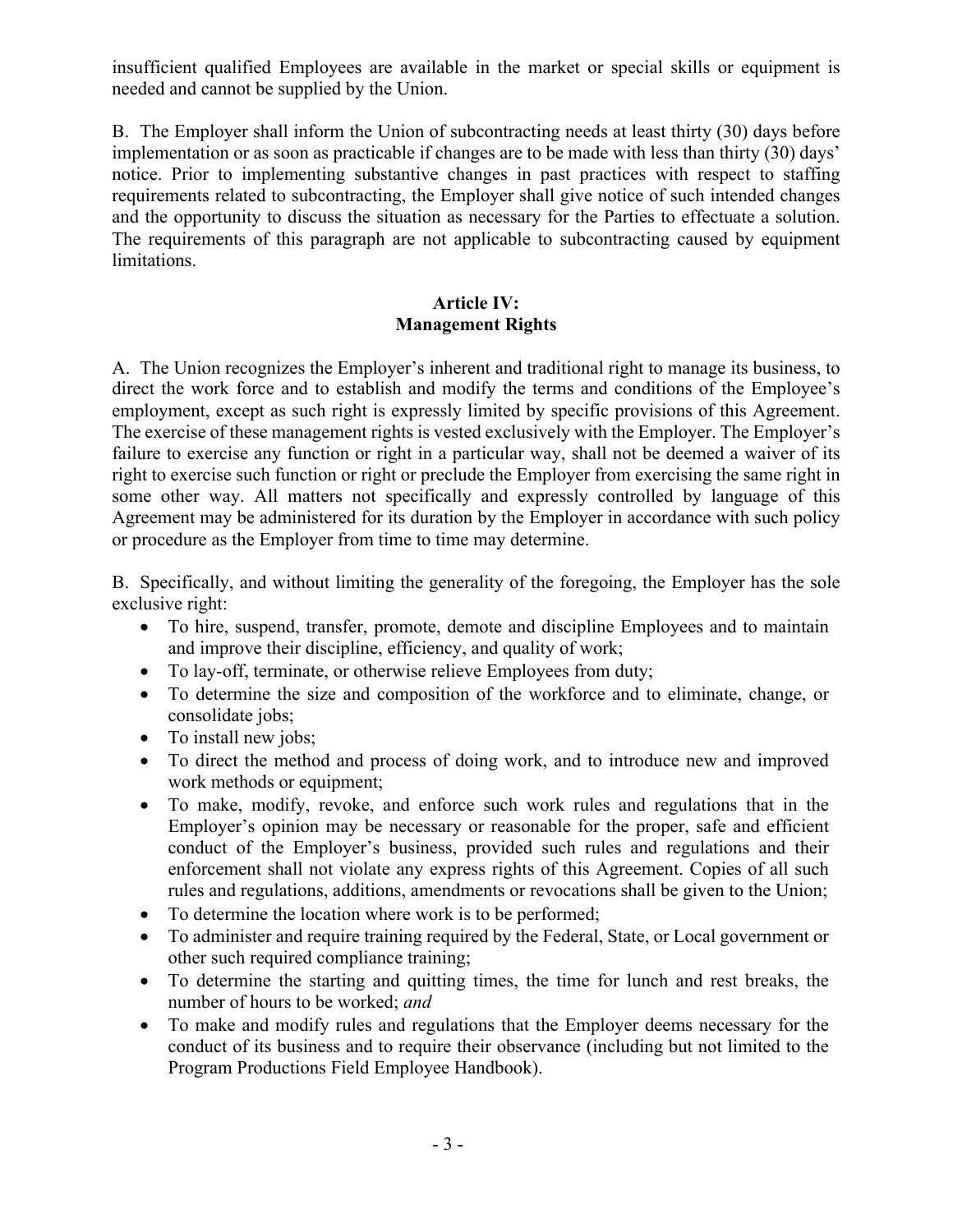## **Article V: Hiring Practices**

A. **The Referral List:** The Union under this Agreement will maintain and provide the Employer a Referral List of qualified individuals inclusive of the positions for which each is qualified. Inclusion of an individual on the Referral List constitutes a representation by the Union that it has examined the experience and qualifications of that individual is qualified to perform the jobs indicated, and is in Good Standing with the Union. The Local 793 Referral List will be sent to the Employer on a quarterly basis via unionlist@programproductions.com, and any mid quarter revisions thereto shall only be applicable to future unstaffed events/positions.

B. To the extent that the Employer is in need of persons to perform work covered by this Agreement, it will give preference of employment opportunities, provided qualifications as determined by the Employer are acceptable, to Employees on the Referral List. When considering whether to engage such Employees, the Employer will take into account the following:

- Requirements of the position;
- Knowledge, skill, and expertise (including of new technology), professional demeanor and/or experience of the Employee;
- Existence or absence of prior service with the Employer and any work record with the Employer;
- Employee's past and current availability;
- Residence of the Employee and the location of the work to be performed; *and*
- Preferences and/or recommendations of the director, producer or other Employees.

C. The Union agrees that it is and will continue to be an open Union and that it will keep its membership rolls open and will offer membership to all eligible Employees engaged by Employer.

D. The Hire List**:** The Employer shall maintain its own Hire List(s) based on fair and equitable criteria applied uniformly to each person on the Referral List. The Union recognizes and understands the Employer has sole discretion in hiring decisions based on the criteria outlined in the Section immediately above. Where an Employee has historically or consistently worked on a particular show/event and is subsequently replaced and or not engaged for that show/event, Employer agrees to convey to the Union Business Representative, in writing, the nature of such decision(s). The Employer shall staff all positions unless training arrangements have been made in advance. Preference of employment must be given to those properly registered for employment on the Employer's Hire List. If no qualified person is available on Employer's Hire List, the Employer shall next evaluate whether a qualified Employee is available on the Referral List.

E. **Irregularities and Exceptions:** The Employer may hire any person for one (1) workday outside of the Referral List, limited to an aggregate total of ten (10) days of non-Referral List hire (hereinafter "Exceptions") per calendar year. Employer may thereafter instruct the Union to place such person onto the appropriate Referral List if their performance was deemed acceptable by the Employer and upon completion of the Local 793 Registration/Referral process. Union acknowledges that Employer has the sole discretion to hire any person independent of any criteria detailed in this Section; however, any days worked prior to the Employer giving the appropriate local notice of its intent to place that individual on the Referral List shall count against the aggregate ten (10) Exceptions.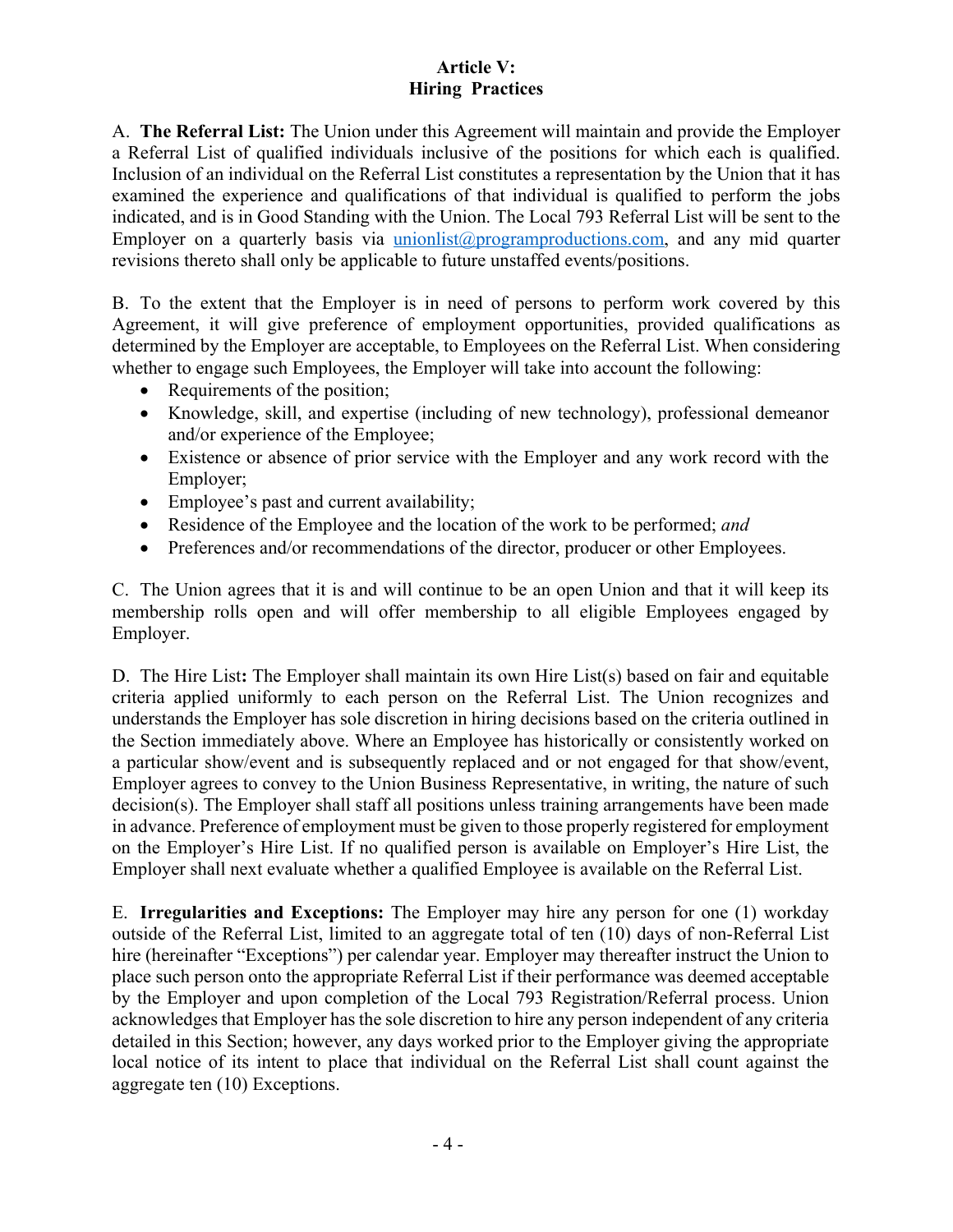1. For the purpose of evaluating a "new" Employee in the market, the Employer may elect to hire the Employee for up to three (3) work days outside of the Hire or Referral List. Where Employer has provided no less than seven (7) days' notice to the Union of its intent to evaluate a "new" Employee, the up to three (3) evaluation days shall not count against the aggregate ten (10) exceptions. If the person's work was evaluated as "acceptable" by the Employer, they may be submitted to the Local for placement on the respective Hire and Referral list.

2. If the Employer determines in its sole discretion, that no qualified person is available on the Referral List, a notice of "Off List Hire" must be submitted to the Union / Local Business Agent(s) by E-mail upon determination that no such qualified individual is available and prior to such Off-List Hire being engaged. The Off-List Hire notification shall indicate whether the individual shall be a Local or Distant Hire – per Article (XX) Travel. The Off-List Hire shall at all times be subject to all provisions of this Agreement. The additional cost of traveling an Employee from outside the market can be grounds for the Employer finding that inclusion on the Hire List or Referral List is not "acceptable". Such Off List / Exhausted List Hires shall not count against the aggregate ten (10) Exceptions. Employees traveling into the market as Employees of another Region (RSN), team, conference, or employer for an "away feed" event shall not count against the aggregate ten (10) Exceptions.

F. **Crew Sheets and Notice:** After the show is crewed, Employer will provide to the appropriate Local 793 Business Agent(s) a "Crew Sheet" detailing each person hired in every covered position at least two (2) weeks prior to the event or as soon as reasonably possible thereafter but, in any event, notice shall be due when the event is fully crewed.

Additionally, Employer will provide to the union a copy of any correspondence from its clients in which a non-local or non-registered Employee is requested or, if such request is verbally made, appropriate detailed notice of same. Employer agrees to further convey to the Union any and all correspondence and/or verbal accounting from any client or other entity which Employer may use as a reason not to hire a technician otherwise properly registered for employment on the appropriate Referral List.

## **Article VI: Discipline and Discharge**

A. The Employer maintains the right to make and modify reasonable work and conduct rules and require their observance.

B. Employees may be terminated by the Employer by sending a "Notice of Termination" to the Union for serious or repeated infractions of the Employer's rules. In addition, Employees may be disciplined, up to and including suspension of duties, wherein the Employer shall send a "Notice of Discipline" to the Union for infraction of the Employer's rules. Letters to the Union described herein are sent to the Director of Broadcast for the IATSE and to the Business Agent(s) of IATSE Local 793.

C. The Union agrees that the issuance of "Notice of Termination" and "Notice of Discipline" letters is a management decision; however, no Employee shall be disciplined or discharged without *Just Cause*. Before issuance of either letter referred to above, management will offer the Employee the right to schedule a meeting to discuss job performance concerns. The Employee may bring a Union Representative to such meeting.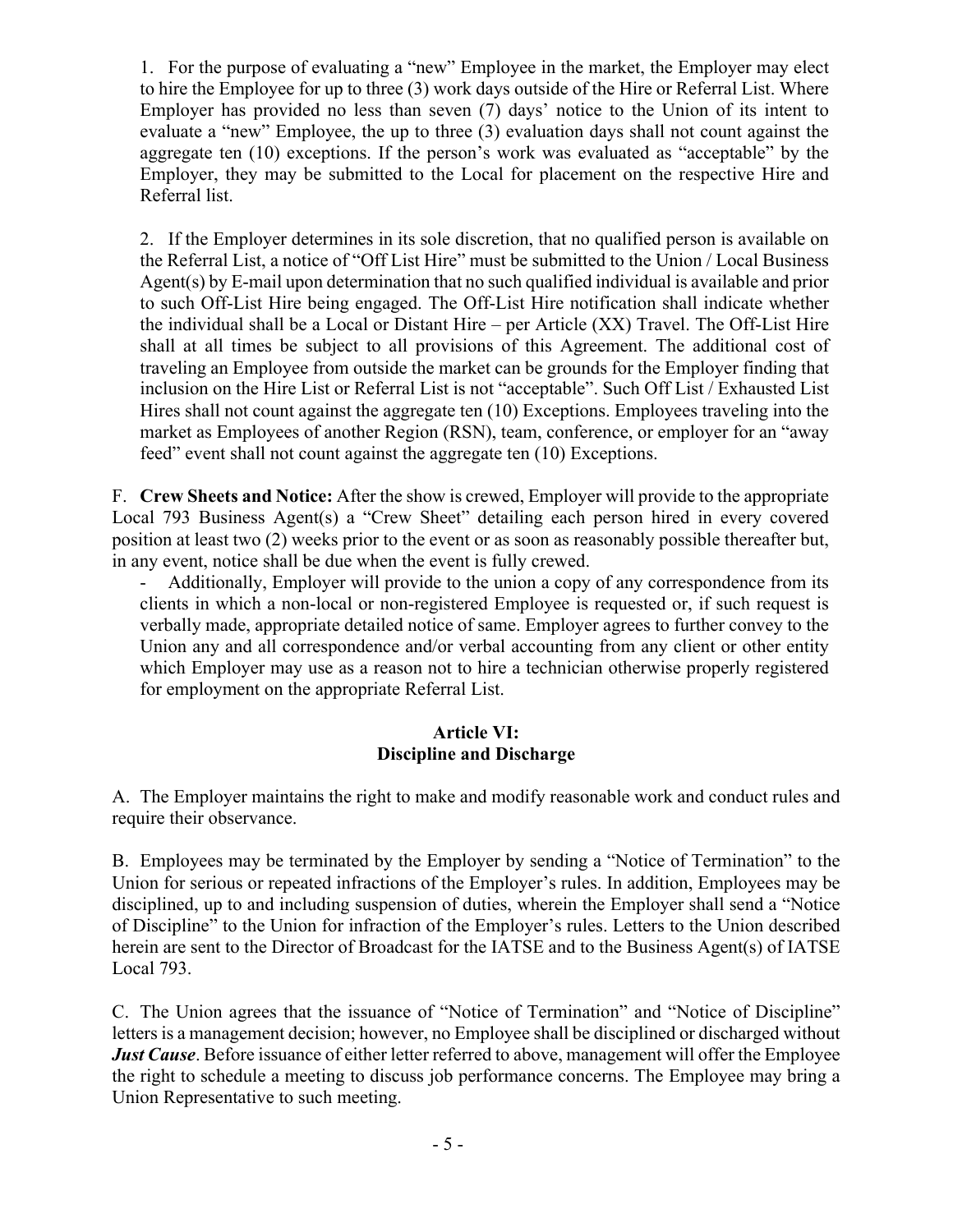D. Notwithstanding the provisions of this Article (VI), Employer may, at its sole but reasonable discretion, in certain exigent circumstance, terminate an Employee, or have him / her removed from the workplace immediately if the Employer believes the Employee's continued presence at the worksite will have a significant detrimental impact on the work product or third parties, including but not limited to Employer's Clients, event attendees, and other crew members. Employer will make every reasonable effort to give notice to Union of such circumstance either contemporaneous with or immediately following its decision.

## **Article VII: No Discrimination**

The Employer and the IATSE agree that in applying the terms of this agreement there will be no unlawful discrimination based on race, color, religion, gender, sexual orientation, age, national origin, or other statutorily protected status. The Arbitration provisions of this Agreement shall not apply to this Section if an Employee has recourse *via* State or Federal agencies of competent jurisdiction.

#### **Article VIII: No Strike, No Lock Out**

During the term of this Agreement, there shall be no strikes or picketing by the Union or Lockout of Employees by the Employer. It shall be understood by and between both parties to this Agreement that a lawful IATSE picket line, sanctioned by the International President, shall not constitute cause for discipline as defined by this agreement.

#### **Article IX: Stewards & Point of Contact**

A. **Stewards:** The Union may appoint one steward for each production. No steward shall be subject to penalty, discipline, layoff, or discharge for any act in the performance of their duties as steward and acting by the authority of the Union, provided they continue to perform their job responsibilities in an acceptable manner. Wherever practicable, Union shall provide Employer notice of steward(s) selected in advance of any event on which such individual shall serve in the Steward capacity.

B. **Point of Contact:** The Employer may appoint one crew chief for each production. Duties will vary, depending on the requirements for the event. Compensation will be discussed and agreed upon, prior to the event, between the Employer and the appointed Point of Contact. This position may be rotated amongst the Employees hired.

### **Article X: Access**

Representatives of the Union shall be permitted reasonable access to all sites where persons covered by this Agreement are performing services. The Employer is not responsible for restricted admittance policies but will use its best efforts to assist Union Representatives with access difficulties.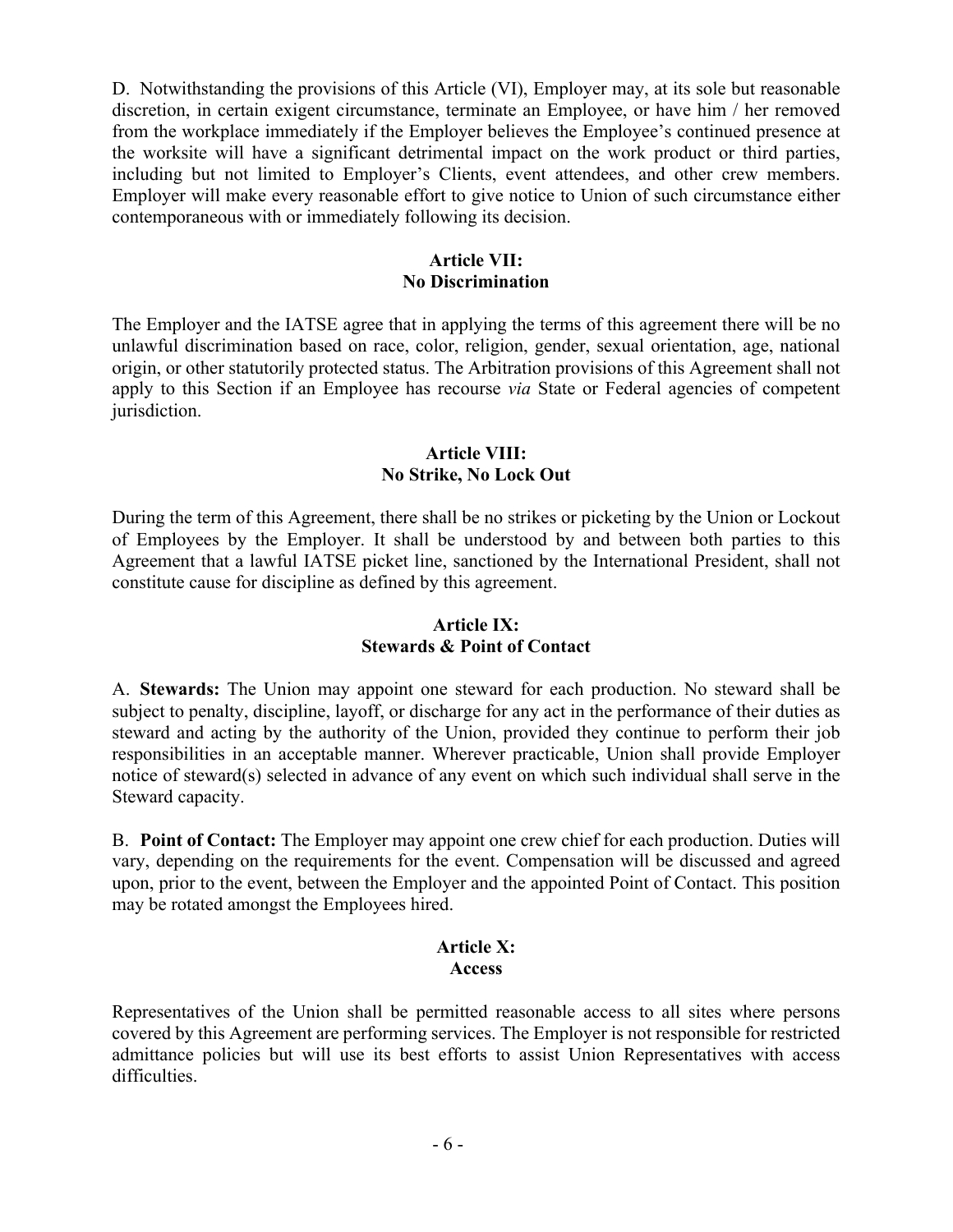#### **Article XI: Grievance and Arbitration**

A. In the event that the IATSE or the Employer contends that the other party has violated a provision of this Agreement, the following procedures shall be applicable:

1. Within ten (10) business days of the time the Employee, Employer or the Union knew (or reasonably should have known) of the event giving rise to the grievance, the appropriate party must give written notice to the other party of the claim. The Employer must give such written notice to the Director of Broadcast for IATSE and to the Business Agent of IATSE Local 793. Such written notice must at minimum contain the Article and Paragraph(s) which have been alleged to have been violated, the date of the alleged occurrence which gave rise to the grievance, the individual(s) involved, and the nature of remedy sought.

2. A representative of the IATSE and a designated representative of the Employer shall, within ten (10) business days after service of notice of the claim, meet and discuss the matter and attempt to affect a settlement of said controversy or dispute. Any agreement arrived at by such representatives shall be final and binding.

3. In the event that such controversy or dispute is not settled by the Employer and the IATSE within twenty (20) working days after the written notice given pursuant to paragraph 1., *above*, or within ten (10) business days after the meeting referred to in paragraph 2., *above*, then such controversy or dispute may be submitted to arbitration. The demand for arbitration must be made in writing, no later than forty (40) business days after written notice referred to in paragraph 1., *above*. Each party shall bear half the cost of the arbitrator's fees and expenses.

B. The parties shall first attempt to agree upon an arbitrator. If such agreement is not reached the arbitrator shall be selected from a list of at least nine (9) arbitrators obtained from the American Arbitration Association. The parties shall alternately strike names with the Union going first until one arbitrator is left.

C. Processing a claim or discussing its merits shall not be considered a waiver of a defense that the matter is not arbitrable or that it should be denied for reasons which do not go to the merits.

D. The arbitrator shall have no power to modify, add to, or subtract from the terms of this Agreement, but shall only determine whether the Agreement has been violated in the manner alleged in the grievance, and, if so, what the remedy should be within the meaning of the Agreement.

E. The Employer is not bound by any past practices or understandings except to the extent such past practices or understandings are specifically stated in this Agreement. Past practice may be used in interpreting or applying an express term of this Agreement, but shall not be used to add or modify the express terms of the Agreement.

F. The decision of the arbitrator, within the limits indicated above, shall be final and binding upon the grievant and all parties.

G. The Grievance and Arbitration Process in this Article (XI) is to be the sole and exclusive remedy for any claimed breach of this Agreement or any other grievable dispute relating to the employment by the Employer of Employees covered by this Agreement.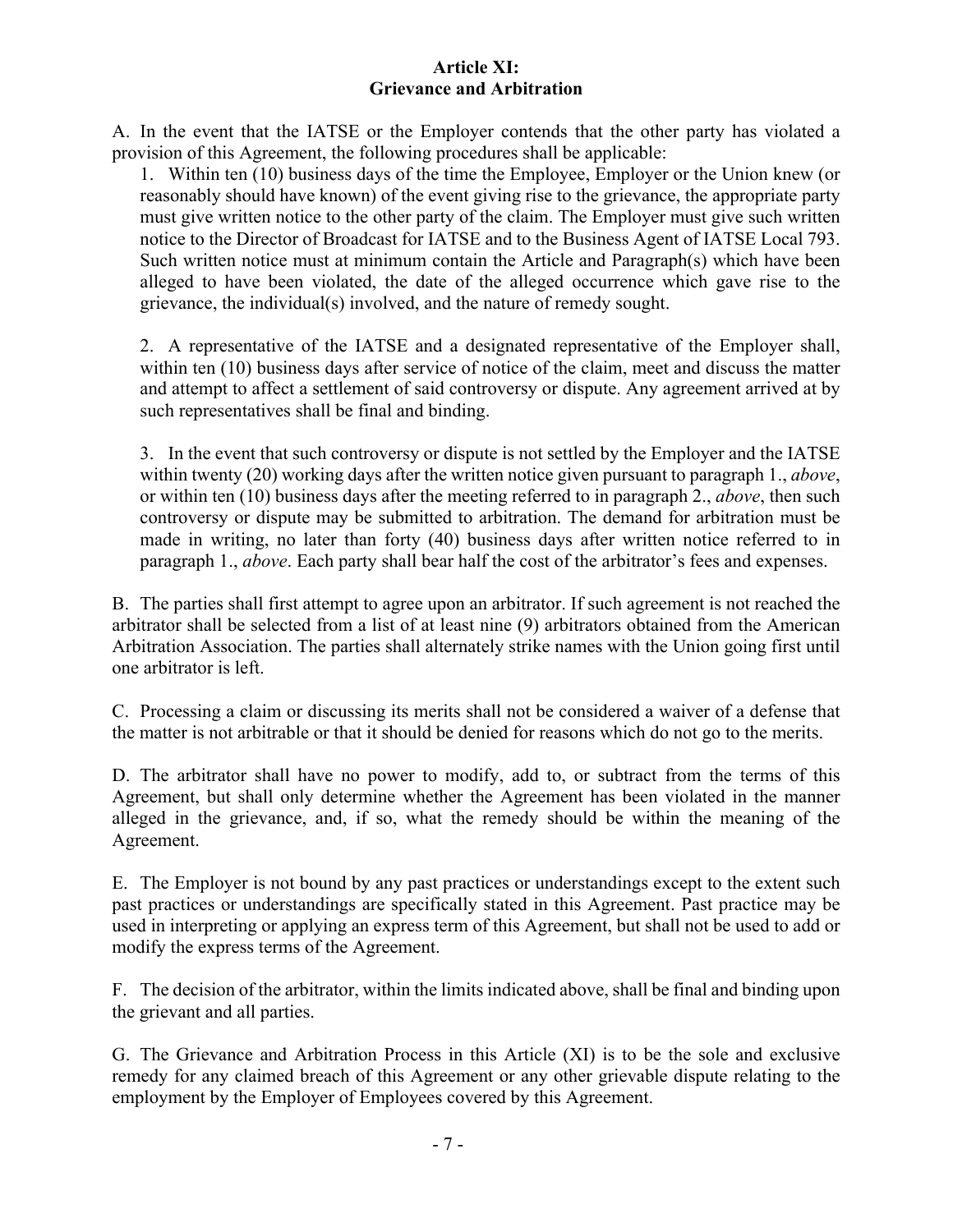H. Jurisdictional Disputes: The Company and the Union recognize that one or more unions (competing unions) with other collective bargaining agreements with the Company ("Competing CBA's") may now or in the future claim a jurisdictional dispute concerning the work performed pursuant to this Agreement. The terms in this Agreement shall constitute an agreed-upon method for resolving such jurisdictional dispute(s) which may include, but are not limited to, dispute(s) between the Union, the Company, and competing unions arising either under this Agreement or Competing CBAs concerning which union's members should be assigned to a job and/or whether the Company has assigned work to a competing union in violation of this Agreement. Whereas the purposes of this Agreement would only be partially addressed by an arbitration not binding on all affected parties, the Union and the Company agree to use the Multiple Party Arbitration procedures set forth herein as their exclusive method of resolving jurisdictional disputes that arise under this Agreement or a Competing CBA.

- 1. Notice and deadline provisions specific to Multiple Party Arbitration of jurisdictional disputes and as follows:
	- i. The party asserting a jurisdictional dispute must provide written notice of same to the other party and competing union(s) within ten (10) days after such party knew or reasonably should have known of the jurisdictional dispute and thereby request a meeting with the other party and competing union(s) to discuss possible resolution.
	- ii. If a resolution cannot be reached after the initial meeting, the Union, the Company, or the competing union(s) may submit the jurisdictional dispute to the FMCS or AAA, the results of which shall be final and binding on the Company, the Union, and any competing unions.

2. In the event of a jurisdictional dispute in which the Competing CBA does not contain substantially similar provisions for Multiple Party Arbitration of jurisdictional disputes as set forth herein, the Company and the Union will attempt to meet and confer with the competing union(s) regarding notice, deadline(s), and other procedures necessary to resolve the jurisdictional dispute through Multiple Party Arbitration. If the parties are unable to reach such agreement, the Company and the Union agree to submit the jurisdictional dispute to arbitration pursuant to the arbitration provisions contained in this Agreement, with the intent that the jurisdictional dispute be resolved in a single Multiple Party Arbitration proceeding involving the Union, the Company, and the competing union(s), the results of which shall be final and binding on the Company, the Union, and any competing union(s).

3. Notwithstanding anything to the contrary herein, in the event of picketing or threat of picketing in a jurisdictional dispute, and only insofar as all unions involved in such dispute have agreed to this provision, as detailed in this Section or under comparative and substantively similar language in other relevant agreement(s), Employer and/or Union reserve the right to submit the dispute to the NLRB or appropriate court of competent jurisdiction for resolution.

I. If a grievance is not processed at any stage in accordance with stated time limits, it shall be deemed withdrawn. All time limits are subject to extension, but only by mutual written agreement.

#### **Article XII: Minimum Conditions**

A. **Wages:** The minimum wage rates and wage increases shall be as outlined in Appendix A.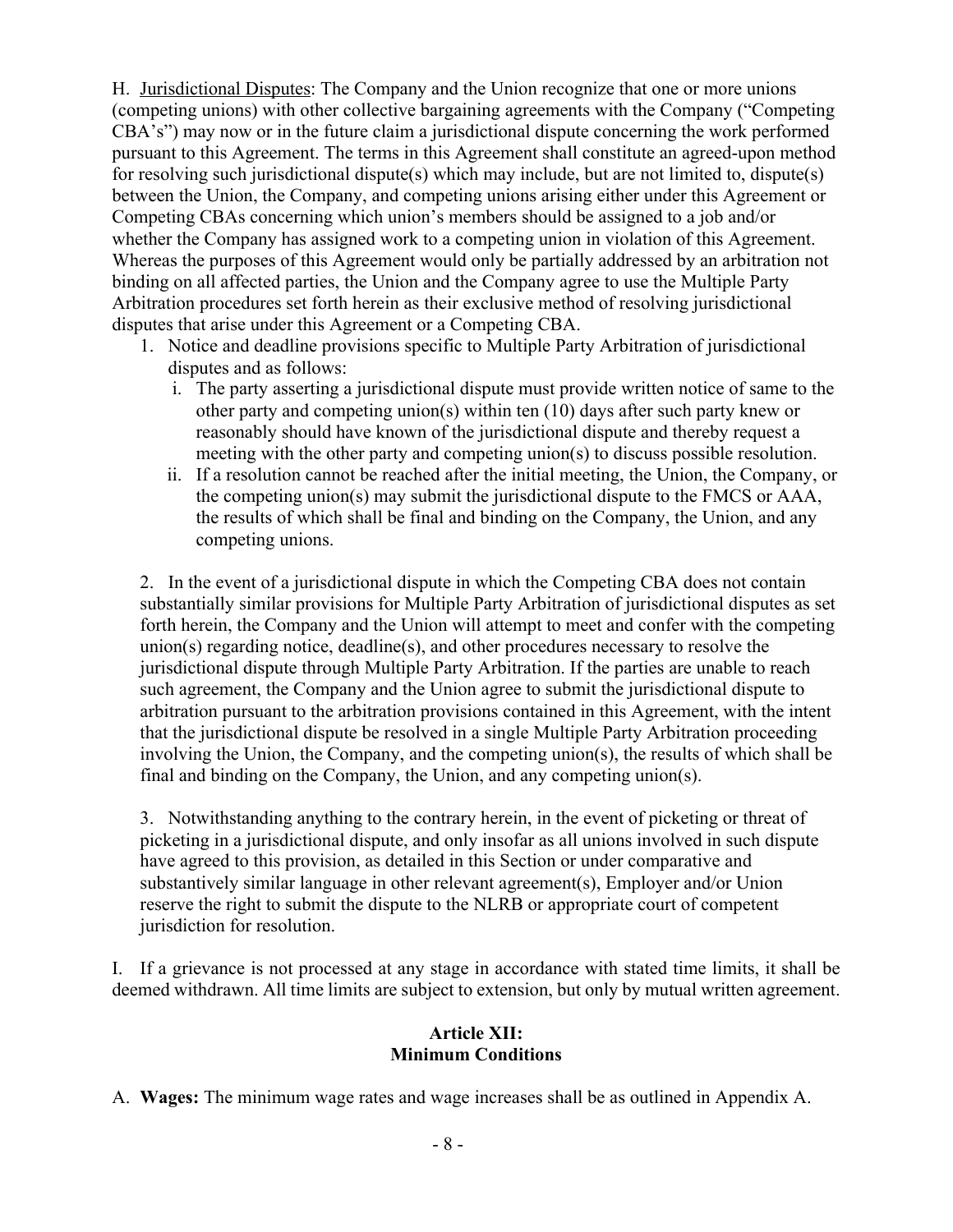B. **Work Day**: A regular work day shall be computed by totaling the number of hours between the time an Employee reports to work and the time the Employee is dismissed by the designated management representative on site at the end of such work day, including meal periods. All work hours shall be computed in one quarter (1/4) hour increments.

C. **10-Hour Minimum Call**: All Employees shall be guaranteed at least ten (10) hours of paid work, in accordance with "APPENDIX A". All Employees MUST report actual hours worked.

- Call time is a minimum of six (6) hours prior to air for all positions on set up days (includes set-up/show and set-up/show/strike days). The Employer and the Union Business Agent shall meet and confer if exceptions are needed. The Union will not unreasonably deny requests from Employer to modify call times, including call times with less than the aforementioned six (6) hours prior to air, based on the Employer's needs. If, without authorization of the Employer or the on-site client representative, an Employee arrives at the worksite after his/her Call Time or leaves the worksite prior to completion of the event and dismissal by the PDER, the applicable Minimum Call rate may be reduced to reflect the Employee's actual time present at the worksite.

D. **Work Week**: The work week is currently defined as Monday through Sunday. The work week may be amended from time to time, not to exceed one (1) time per calendar year, upon a thirty (30) day advance notification to the Union. If any party wishes to discuss this provision, such meeting will occur within thirty (30) day notification period.

# E. **Overtime:**

- 1. For Employees with ten (10) hour minimum call, any elapsed hours in excess of nine (9) hours in any one work day (including meal period) or any actual hours worked in excess of forty (40) straight time hours worked in any work week shall be compensated at one and one-half (1.5x) times the regular rate of pay herein after provided in Appendix A.
- 2. Employees shall receive two (2) times their base rate for all hours worked in excess of twelve (12) elapsed hours from his / her in time on any work day.

F. **No Pyramiding**: It is specifically understood that there shall be no pyramiding of overtime pay and other premium payments made under any of the provisions of this agreement. Any payment categorized/described as a "Penalty" due under this Agreement shall not be considered "Pyramiding".

## G. **Double Header** / **Multiple Events**:

For the purpose of this Section (G), the following definitions and provisions shall apply:

- **MLB and NCAA Division 1 Baseball Double Headers** shall be two games at the same venue on the same day, whether initially scheduled as such or the result of a rain-out or other rescheduling. Employees shall be paid a minimum 14-hour day at one and one-half (1.5x) times their straight-time hourly rate.
- **Multiple Events** shall be any sport, other than MLB and NCAA Division 1 Baseball Double Headers addressed above, with multiple games at the same venue on the same day for the same client. Employees shall be paid a minimum 10-hour day at one and one-half (1.5) time their straight-time hourly rate. If the Employer elects to employ adequate relief positions and relief breaks, this rate may be waived at the discretion of the local Business Agent(s).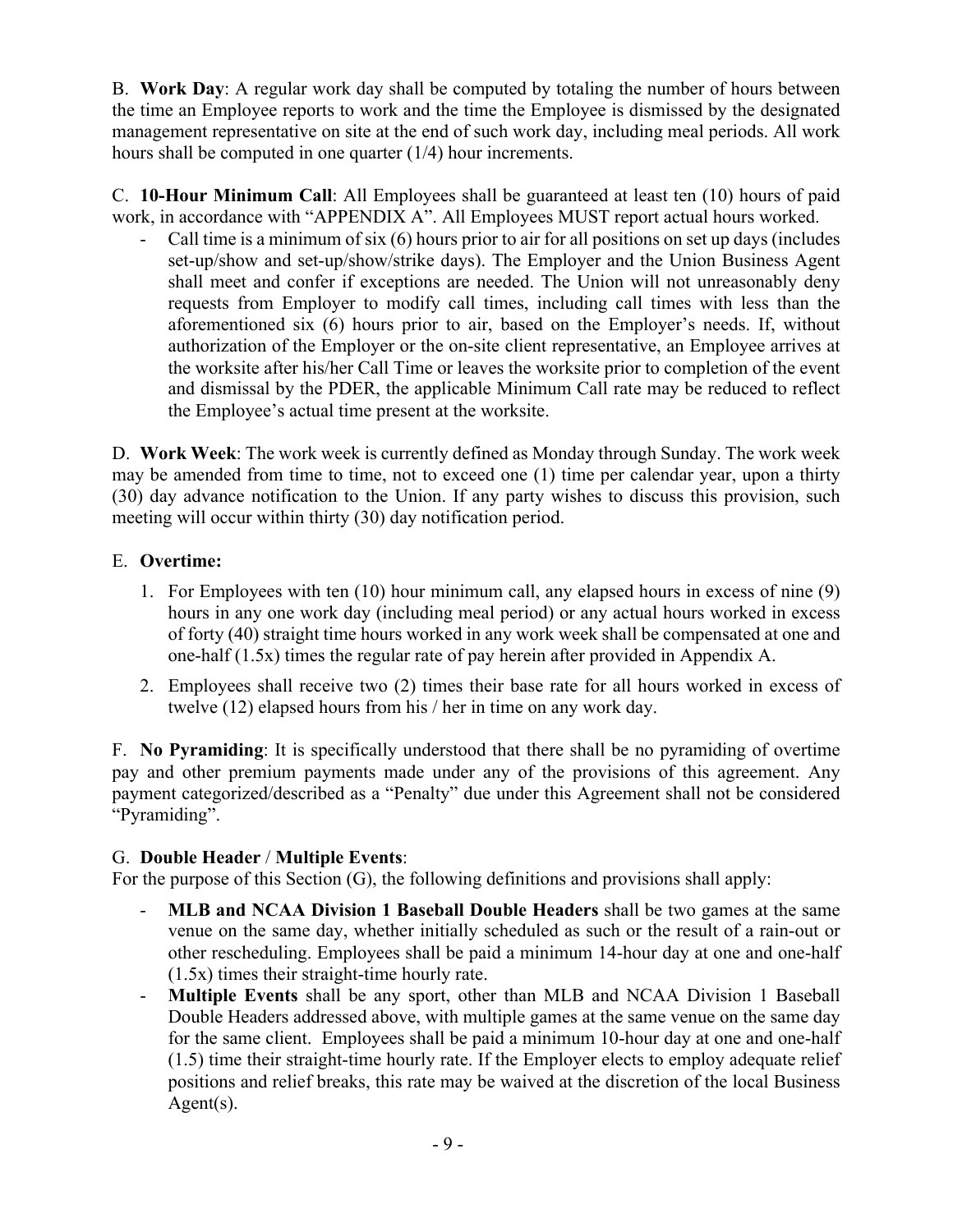- 1. Employees will be notified a week in advance of the potential Single Day Multiple Event and given the option to decline without retribution. If the Employer engages the same Employee for two (2) Separate Events during the same calendar day, Employer shall notify the Union of such "dual" assignment.
- 2. A nutritionally balanced meal shall be provided for those Employees unable to take a break.

# H. **Meal Periods:**

- 1. All meal periods shall be compensated and will be one (1) hour in length. The meal period shall be scheduled as near to the midpoint in the work day or return to work from a previous meal break, as possible.
- 2. If an Employee works twelve (12) elapsed hours, in addition to premium pay, a second one (1) hour meal break shall be due.
- 3. A nutritionally balanced meal shall be provided for those Employees unable to take a break or in the event a crew member misses a meal break due to work, they will be compensated an additional hour at one and one-half (1.5x) times their straight time rate of pay.
- 4. In the event the Employer elects to cater meals on site, the meals will be nutritionally balanced and appropriate to the time of day. Employer will make arrangements for food to be served in a comfortable space that is out of the weather.
- 5. In the event that the Employer does not elect to cater meals on site and Employees must travel fifteen (15) minutes off site to obtain food, they shall be provided with an additional fifteen (15) minutes each way.
- 6. If at the time a second meal is due, the crew is engaged in breaking down equipment after the broadcast of the main event has concluded, or within thirty (30) minutes of being dismissed for the day, the second meal shall be waived and the Employees shall be compensated for an extra thirty (30) minutes at their prevailing wage.

# I. **Rest Periods:**

- 1. All Employees shall be granted at least two (2) ten (10) minute breaks, one of which shall occur within thirty (30) minutes of/before airtime, plus a meal break during a ten (10) hour shift. The Employer will not unreasonably deny a relief break when necessary.
- 2. Employees shall be given nine (9) continuous hours off between the time of dismissal and reporting for the next day's work with same Client / Rights Holder. This rule shall apply to Employees traveling from one assignment to another, unless early travel is at the Employee's request and later arrangements are available. If less than nine (9) hours in between calls are given, the Employee and the Employer shall mutually agree to one of the following remedies:
	- a. A penalty of an additional two (2) times the Employee's rate shall be paid for hours invading the nine (9) hour rest break; *or*
	- b. Provide an adjusted call time. The adjusted call time will also count as the Employee's "in time" for the day.
- 3. Employees that must travel after working shall be given adequate time and appropriate facilities to clean up before traveling whenever practical to do so.

# J. **Canceled Calls:**

1. If the Employer cancels an assignment of a previously booked Employee the Employee shall be compensated one half (.5) of their day rate for less than seventy-two (72) hours' notice, and a full day rate for less than forty-eight (48) hours' notice. If the Employer offers or finds a third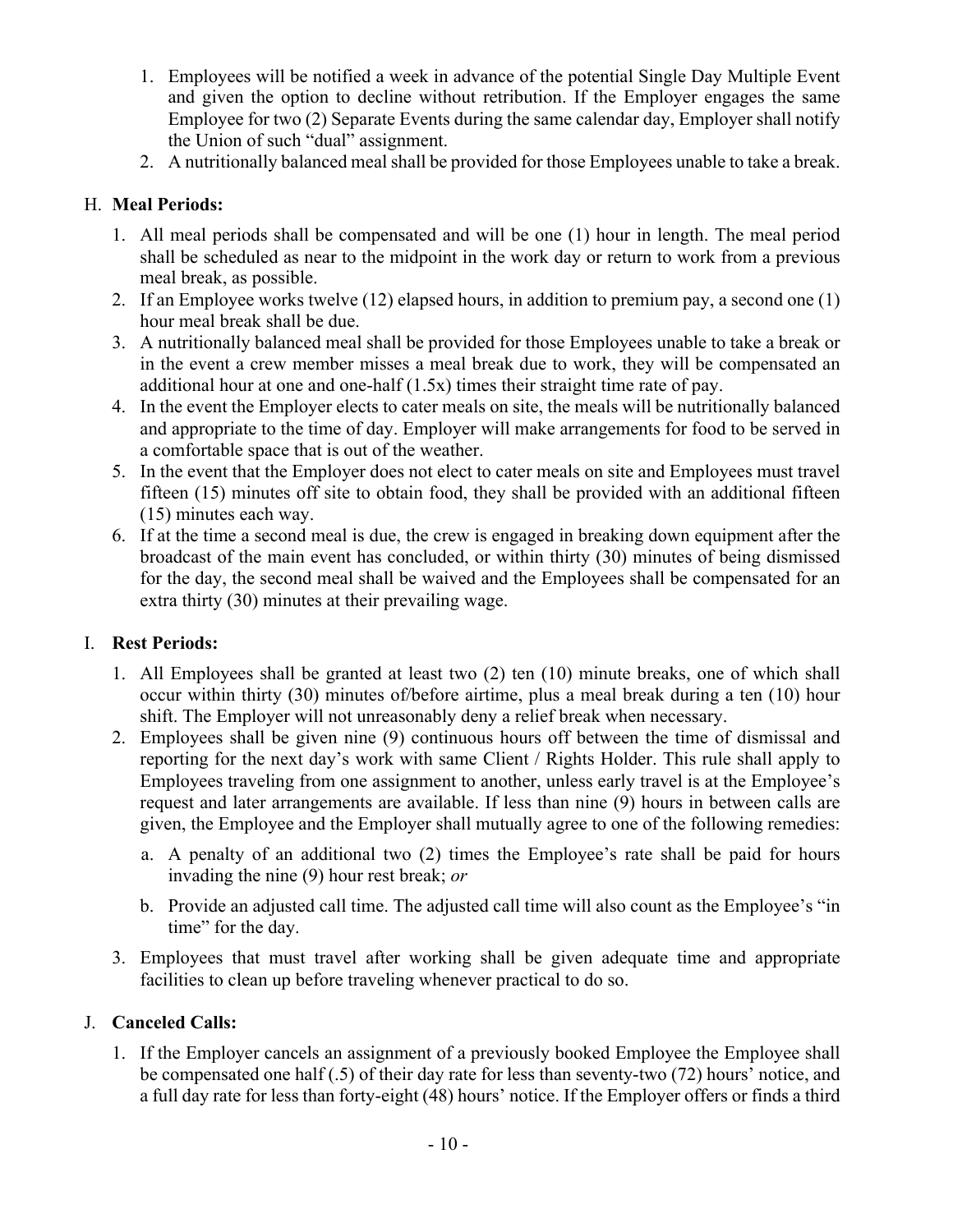party to offer the Employee another job during that same time period, no additional fee shall be due as long as the job compensation and circumstances relating to that job are substantially similar to the canceled call. The notifications described above are based upon the call time established for the individual Employee being so canceled.

- 2. Force Majeure: In the event that operations are temporarily curtailed in whole or part, neither party shall be liable in damages for any delay or default in performing hereunder if such delay or default is caused by conditions beyond its control including, but not limited to Acts of God, strikes, wars, riots, or events which frustrate the purpose of broadcast or make it impossible to continue operations. If the Employee is called into work prior to event cancelation, the Employee shall be paid his/her normal ten (10) hour rate.
- 3. If an Employee has been offered an event to work and the Employee confirms that assignment, the Employee may not cancel unless a replacement satisfactory to the Employer has been found. If replacement Employees are available, Employer shall not unreasonably deny a substitution or withhold names of acceptable replacement. If no qualified Employee is available to fill the position, the Employee must remain on the event. If the Employer agrees to accept responsibility for a substitution, no further action is needed on behalf of the Employee.
- 4. This section shall not apply to cancelations due to medical or other emergencies. The Union agrees that if an Employee cancels for medical reasons or other emergencies, it will assist the Employer in obtaining proper verification from the Employee. If the Employer agrees to accept responsibility for substitution, no further action is needed on behalf of the Employee.

## K. **Parking or Use of Public Transit:**

- 1. Parking shall be arranged by the Employer at all event locations. In the event Employer cannot arrange parking in advance, Employer shall reimburse the actual cost incurred by the Employee. The Employer may specify preferred lots in the area in which Employees shall park. The Employee shall submit via ProCrewz the cost to the Employer within twenty-four (24) hours of paying for the parking. A receipt or photo of proof of parking must be submitted to the Employer within seventy-two (72) hours.
- 2. If parking is not arranged and the Employee prefers to use Public Transit instead of parking, the Employer shall reimburse the actual cost incurred by the Employee. The Employee shall submit via ProCrewz the cost to the Employer within twenty-four (24) hours of paying for public transit. A receipt or photo of proof of public transit must be submitted to the Employer within seventy-two  $(72)$  hours.
- 3. Where parking is located in remote locations the Employer shall provide for the security of freelancers traveling to and from their vehicles.
- 4. When an Employee has accepted a package of events, parking passes and credentials will be issued ahead of time for those events if at all possible.
- 5. It is understood that the preferred method of transmission of receipts is via the ProCrewz App.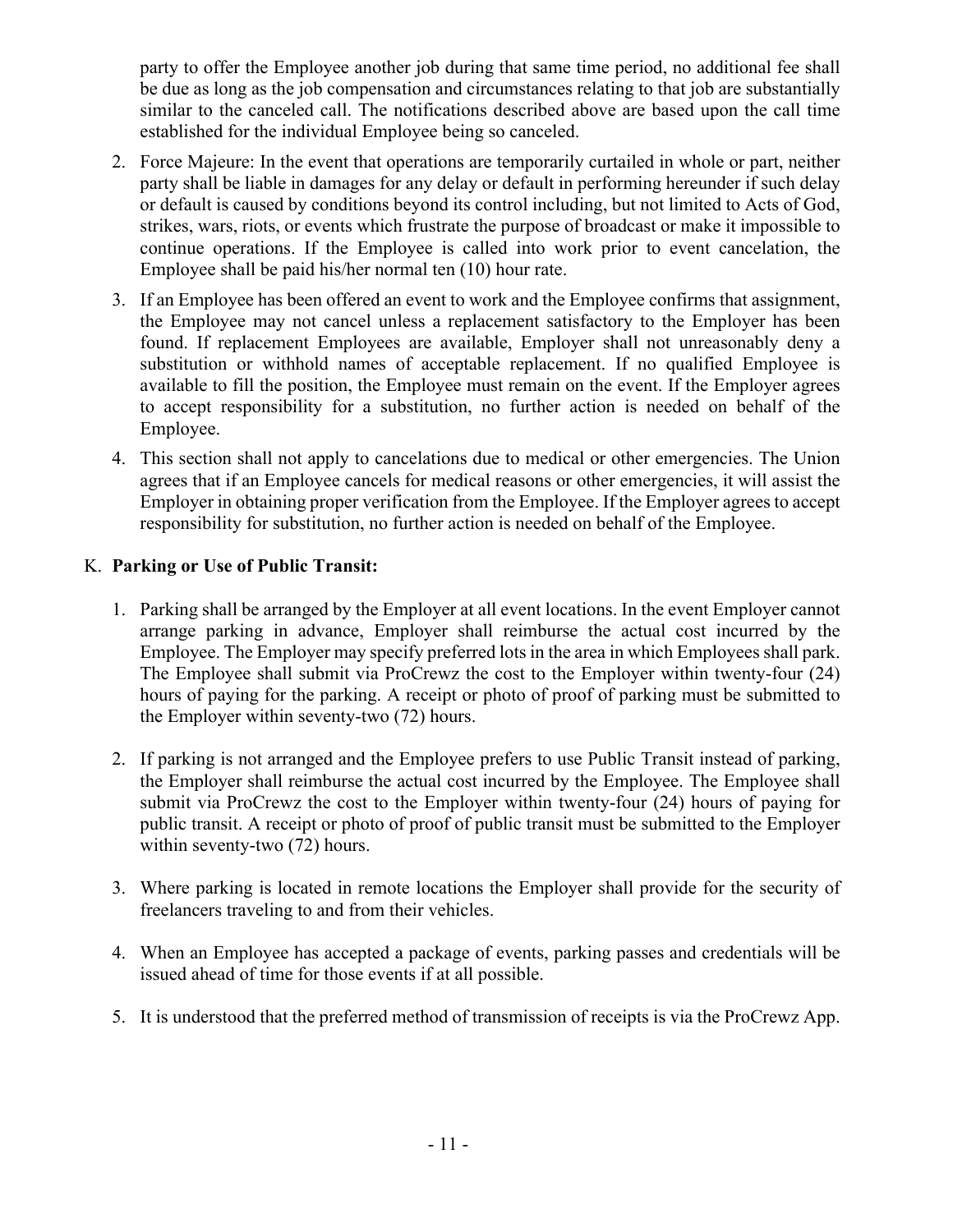## **Article XIII: Holidays**

The following shall be deemed holidays, irrespective of the day of the week on which the holiday may fall: New Year's Day, Memorial Day, 4th of July, Labor Day, Thanksgiving, and Christmas. Christmas and New Year's Holiday shall start at 6:00 p.m. the day proceeding the holiday and end on midnight at the end of the actual holiday or the end of the workday, whichever is later.

If an Employee is engaged to work or travel on any of the holidays listed above, the Employee will be compensated at the rate of one and one-half  $(1.5x)$  times their applicable rate of pay for the daily guarantee. Employees shall be paid two (2x) times their base rate of pay for all hours worked in excess of the minimum guarantee.

### **Article XIV: Payment of Wages**

- A. Employer shall maintain a regular posted payroll period and Employees shall be paid on a semi-monthly basis, assuming Employees have performed work during the week corresponding to the pay date.
- B. The Employer shall provide each Employee a breakdown of all monies and benefits paid and any amounts deducted from the previous pay period.
- C. At no time shall the duties of any Employee covered by this Agreement include the handling of Company cash.

### **Article XV: Crafts, Pay Premiums, and Staffing**

Employees shall report to and work under the direction of the Producer, Director, or Employer Representative (PDER):

A. **Technical Directors (TD)**: Shall work under the direction of the PDER to implement their instructions for providing the visual portion of a telecast. The Technical Director shall have the required skills to program and operate the required switcher, Replay / Animation DDRs, still store and other related equipment necessary to the fulfillment of their job skills/responsibilities. Additional skills include but are not limited to: layout of the monitor wall, coordination of the tech schedule and performing fax and transmission checks.

\* In the event an unfamiliar video switcher is assigned to a job, the Employer shall notify the TD and mutually agree whether the event can successfully be worked by the assigned TD. If notice of unfamiliar equipment occurs within the cancelled calls window described in Article XII.K., and the TD asserts he/she is unqualified to use the equipment assigned and, accordingly, declines the work day, the Agreement's cancelation rules in Art. XII.K. shall regardless apply.

B. **Audio Mixers (A1)**: Shall work under the direction of the PDER to implement their instructions for providing the audio and communications portion of a telecast. The Audio Mixer shall have the required skills to program and operate the required audio board and other equipment related to mixing, editing, dubbing, transferring, routing, and patching of the required audio,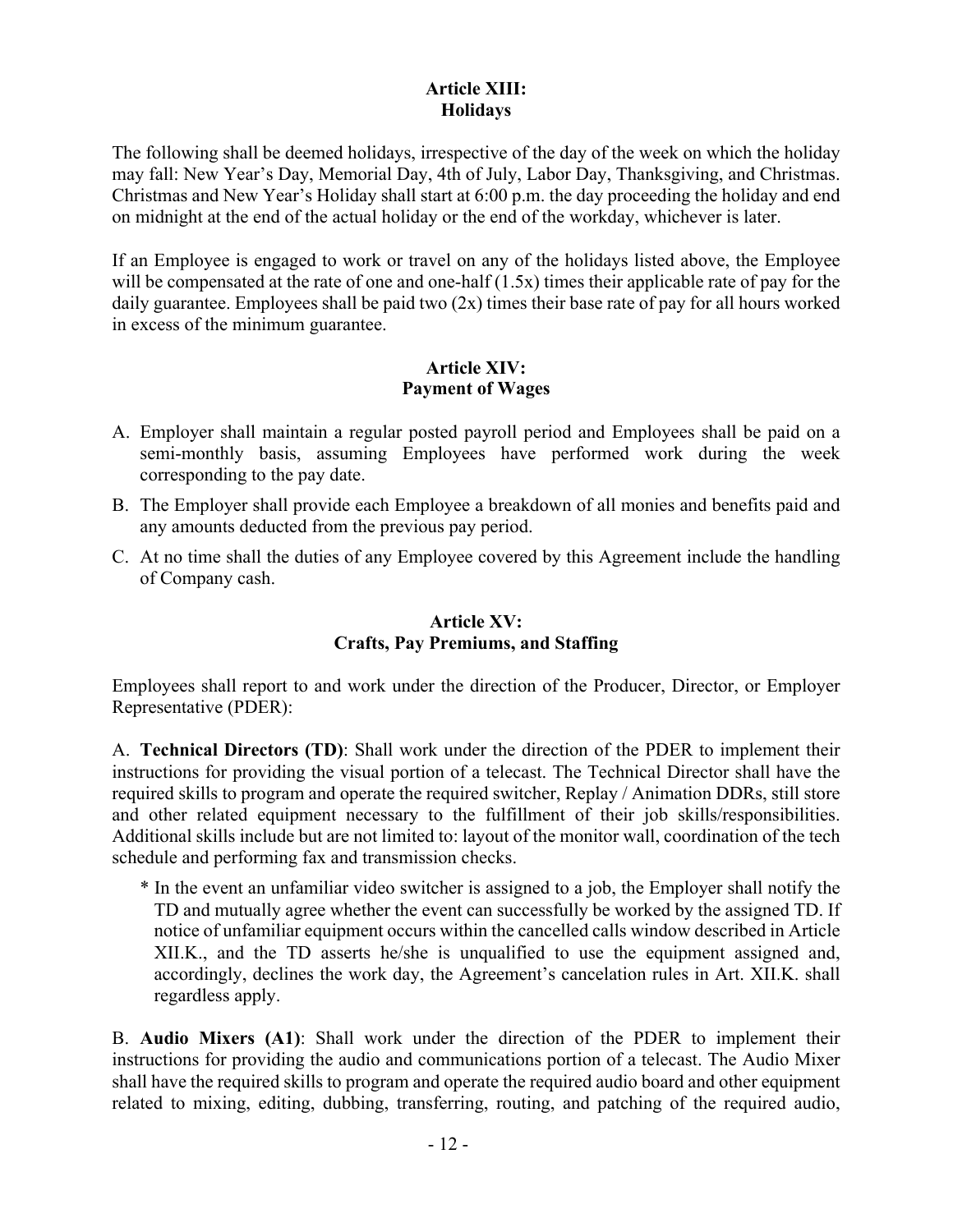communications and RF portion of a telecast; and operate / perform other related equipment/services necessary to the fulfillment of their job skills / responsibilities. Additional skills include but are not limited to: running and interfacing of multiple building-to-truck, truckto-truck and other interconnect cabling and performing fax and transmission checks.

- \* In the event an unfamiliar audio board is assigned to a job, the Employer shall notify the A1 and mutually agree whether the event can successfully be worked by the assigned A1. If notice of unfamiliar equipment occurs within the cancelled calls window described in Article XII.K., and the A1 asserts he/she is unqualified to use the equipment assigned and, accordingly, declines the work day, the Agreement's cancelation rules in Art. XII.K. shall regardless apply.
- C. **Audio Assistants (A2)**: Shall work under the direction of the Audio Mixer or PDER to implement their instructions for providing the audio portion of a telecast. The Audio Assistant shall have the required skills to setup and troubleshoot microphones, intercom and cabling related to the audio, communications and RF portion of a telecast and operate / perform other related equipment / services necessary to the fulfillment of their job skills / responsibilities. Additional skills include but are not limited to: assisting/relieving the Audio Mixer with their direct skills as may be required; and running and interfacing of multiple building-to-truck, truck-to-truck and other interconnect cabling.

D. **Specialty Microphone Operators / Parab (A3)**: Shall work under the direction of the PDER and/or others to implement their instructions for use of parabolic or other specialty microphones that require the use of a dedicated operator. The Specialty Microphone Operator shall have the required skills to cable and assist with set up and operation of parabolic or other specialty microphones that require the use of a dedicated operator. Additional skills include but are not limited to: assisting the Audio Assistant with cabling set up.

Audio:

- 1. On a production with two (2) or more "On Camera" positions or Field Reporters (e.g. interviews or commentary using headsets, shotgun mics, stick mics, etc.), where a single Audio Assistant (A2) cannot reasonably and timely convey themselves between such multiple work areas, the Company shall engage at least two (2) Audio Assistants.
- 2. Productions using effects mic(s) shall require at least one (1) Audio Assistant, unless all effects mics are provided from another source.
- 3. There shall be a dedicated Radio Frequency (hereinafter "RF") A2 required for any productions utilizing RF audio equipment.
- 4. An A2 shall be required for the Booth/Table audio feed. Except for the Portland Trail Blazers home and away show productions in the Moda Center, there shall be an additional A2 engaged for the audio requirements of the field and court.
- 5. Regardless the Audio Department staffing minimums described in this Section (D.), there shall be full interchange of duties among the Audio Department Employees on any production.
- 6. If there is in need of an ENG/EFP Audio Assistant a fifty dollar (\$50.00) per shift craft will be paid.
- 7. For dual feeds that the Employer is providing visit dual crew, there will be a separate audio crew.
- 8. At least one (1) Audio Assistant will be employed for each production.
- 9. Audio Assistants shall not be asked to perform duties of the Stage Manager or operate cameras.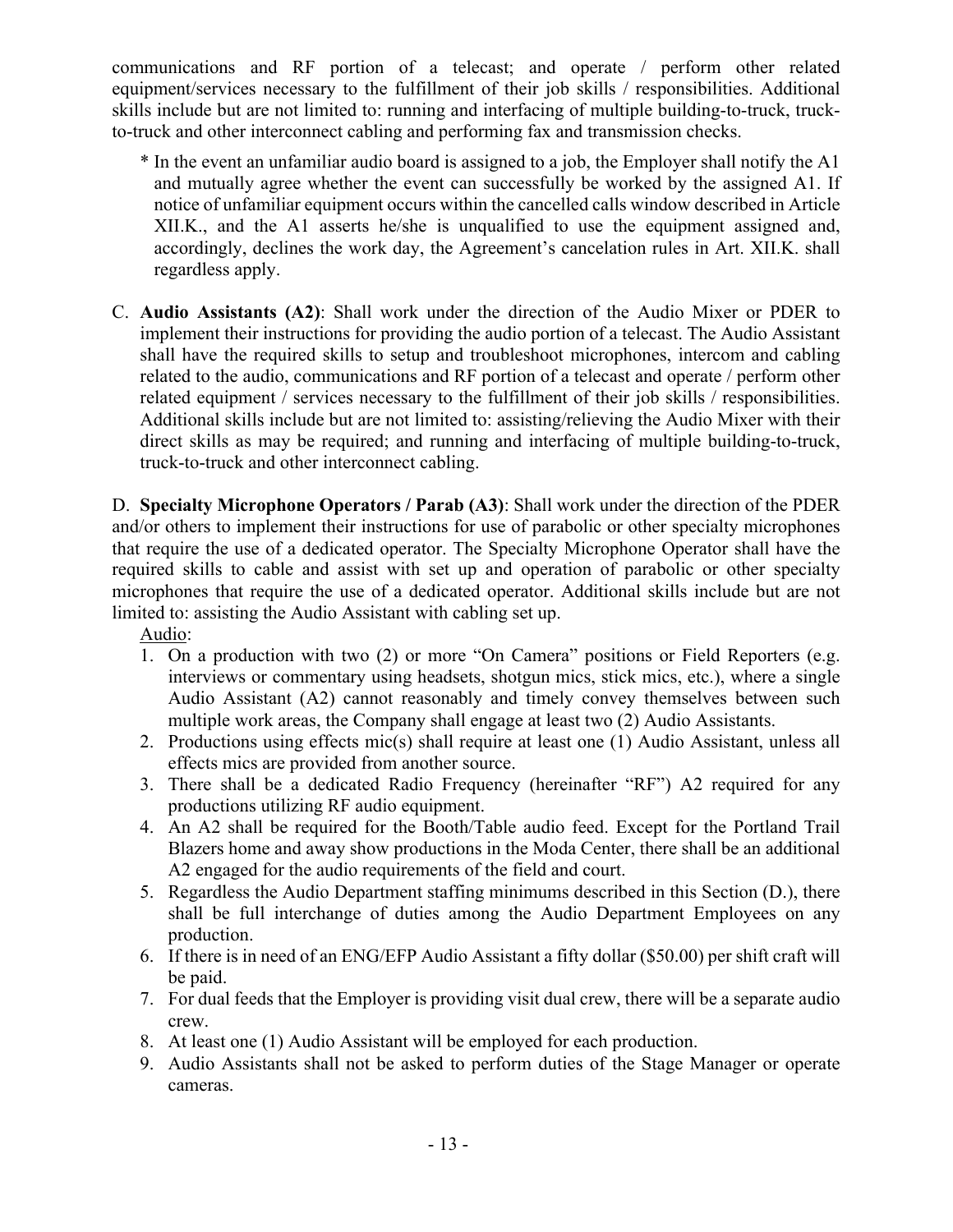- 10. If a Specialty Microphone Operator (Parabolic Operator / Parab-Op) is called to work for a full ten (10) hour shift, they shall be compensated the Utility Technician rate of pay.
- 11. When Surround Sound 5.1 or higher originates from the event location, the A1 shall receive a fifty dollar (\$50.00) per shift craft fee shall be paid on any set-up day (this includes a set/shoot/strike day).

E. **Video Operators (V1)**: Shall work under the direction of the PDER to implement their instructions for providing the image portion of a telecast. The Video Controller shall have the required skills to execute camera and video cabling, connections and patching; maintain images to broadcast standards; and operate/perform other related equipment / services necessary to the fulfillment of their job skill and responsibilities. Additional skills include but are not limited to: running and interfacing of multiple building-to-truck, truck-to-truck and other interconnect cabling.

F. **Assistant Video Controller (V2)**: Shall implement the instructions of the Video Operator (V1) or PDER to provide the image portion of a telecast. The Assistant Video Controller (V2) shall have the required skills to execute camera and video cabling, connections, and patching; to maintain images to broadcast standards; and to operate/perform other related equipment/services necessary to the fulfillment of their job skills and responsibilities. Additional skills include but are not limited to, assisting/relieving the V1 with their direct skills as may be required; running and interfacing with multiple building-to-truck, truck-to-truck, and other interconnected cabling.

# Video:

- 1. Definitions:
	- A "Booth / Scoreboard" camera is a camera that is for the exclusive purpose of shooting talent in an announce booth. This camera can be used to shoot a scoreboard after the talent position is no longer needed on air.
	- A "Clock" camera is used solely during a production to shoot a clock or a scoreboard.
	- A "POV" camera does not move after its initial set-up and shoots anything other than a clock, scoreboard, or wide shot of the field or stadium.
- 2. A single Video Operator (V1) can actively paint and/or iris no more than six (6) cameras, sources, and/or color corrected feeds. Clock and scoreboard are not included in the camera count. Feeds from other sources, including but not limited to other Mobile Units, House, Jumbotron, Blimp, and locked-off POVS, etc. are not included in the camera count unless the Video Operator is asked to actively color correct those feeds. After six (6) cameras, sources, and/or color corrected feeds, there shall be a premium paid per item (4.) in this Video subsection. After eight (8) cameras, sources, and/or color corrected feeds, a second experienced Video Operator is required.
- 3. For the purpose of the camera, source, and/or color corrected feed count:
	- i. Each Robotic Camera shall be one (1);
	- ii. a Booth/Scoreboard camera shall not be one (1) unless it is used elsewhere in the production, other than for the purpose shooting a scoreboard or clock, and the Video operator shades or controls the camera; *and*
	- iii. each frame sync / "Frame Shaker" shall be one (1).
- 4. Additional Video Premiums, per additional camera, source, and/or color corrected feed, after six (6) are as follows:
	- i. Execution June 30, 2021: \$38.00 per Additional Camera
	- ii. July 1, 2021 June 30, 2022: \$39.00 per Additional Camera
	- iii. July 1, 2022 June 30, 2023: \$40.00 per Additional Camera
	- iv. July 1, 2023 June 30, 2024: \$41.00 per Additional Camera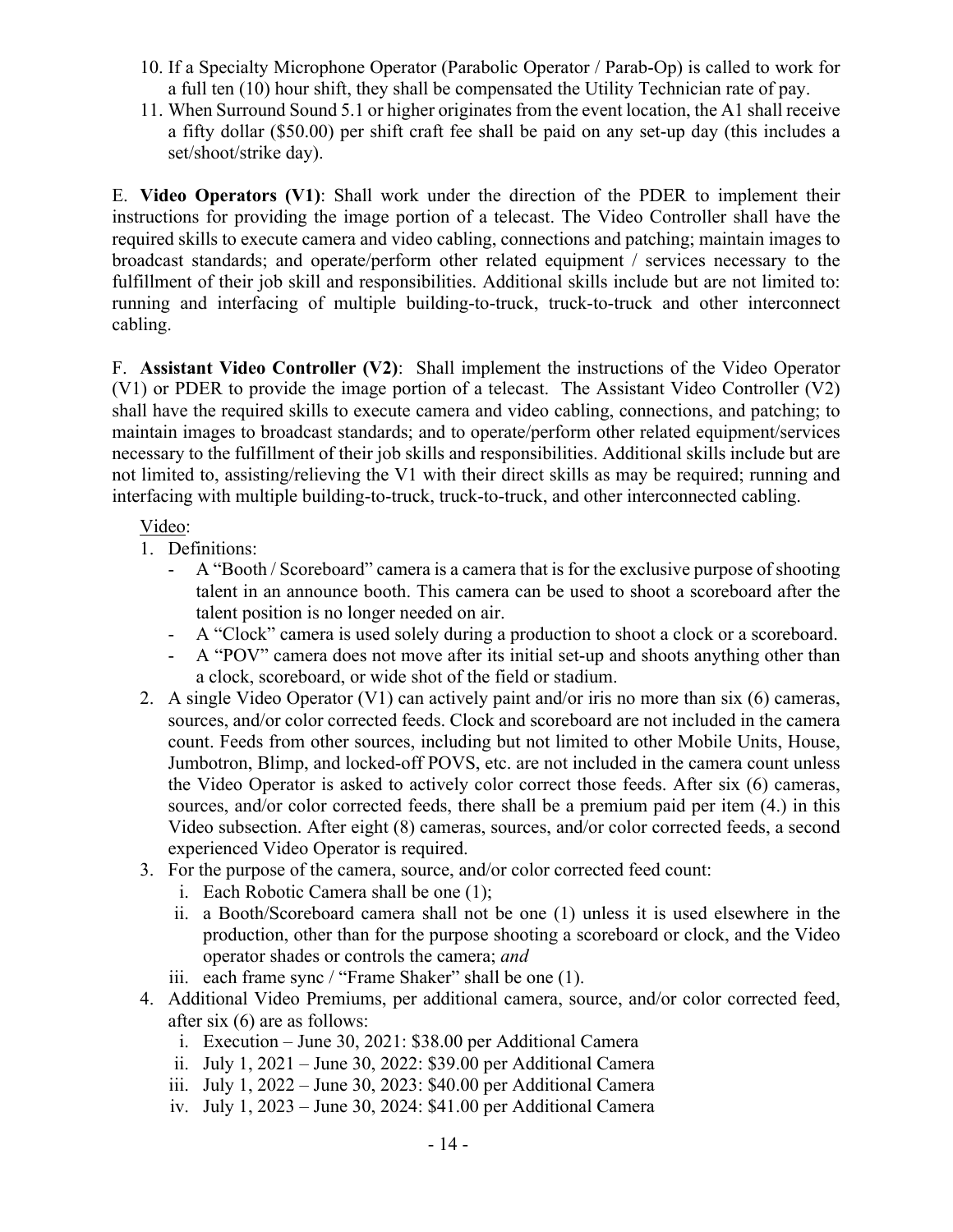If a second qualified Video Operator is hired, the additional fees in this subsection (4) shall not be applicable.

- 5. If more than ten (10) feeds are shared between trucks, or if the cable must be flown over trucks or other obstacles or placed in troughs, a dedicated Utility Technician shall be engaged. If a second Video Controller is engaged, a dedicated Utility Technician is not necessary.
- 6. If cabling between trucks and/or house panels exceeds one hundred fifty feet (150') in length, or if cables must be flown or placed in troughs, *-and-* the Employer has reasonable notice that such condition(s) exist prior to the event, a dedicated Video Utility Technician shall be engaged on set and strike days. However, if the Employer is unaware such condition(s) exist prior to the event, the V1 shall be compensated one (1) additional hour at his / her time-and-one-half (1.5x) rate and a dedicated Utility shall be engaged for any subsequent strike day(s). If a second Video Controller is engaged, a dedicated Utility Technician is not necessary.
- 7. There shall be a dedicated V1 controller for each production.
- 8. If there are more than two (2) Video Controllers (V1) per production, a Lead Video Controller will be appointed and shall receive a fifty-dollar (\$50.00) premium. The Employer shall designate the Lead Controller.
- 9. The parties agree to meet and confer relative to any deviation from current staffing norms.
- 10. A single V2 may shade up to four (4) cameras. If an V2 is required by the Employer to shade *more than* four (4) cameras, they shall be paid the V1 rate; in all other aspects, the Assistant V2 is presumed to share the overall video workload.

G. **Graphics Operators**: Shall work under the direction of the PDER to implement their instructions for providing the graphics portion of a telecast. The Graphics Operator shall have the required skills to program, operate and download the required graphics elements (manually or *via* download). The Graphics Operator will use a generator / computer to create, program, edit and display graphics and operate / perform other related equipment / services necessary to the fulfillment of their job skills and responsibilities.

H. **Graphics Coordinators**: Shall work under the direction of the PDER and in concert with the Graphics Operator to implement their instructions for coordinating the graphics portion of a telecast. The Graphics Coordinator shall have the required skills to assist the Graphics Operator and/or coordinate the required graphics used on air and operate/perform other related equipment/services necessary to the fulfillment of their job skills and responsibilities.

I. **Graphics 2 (Formerly Score Box Operators)**: Shall work under the direction of the PDER to implement their instructions for providing score box computer operations. The Graphics 2 Operator shall have the required skills to setup and operate the required computer; input statistics and graphics elements (manually or via download); and operate/perform other related equipment / services necessary to the fulfillment of their job skills and responsibilities. Additional skills include but are not limited to: setup and troubleshooting of radar / speed gun.

Graphics:

- 1. An additional per shift charge of fifty dollars (\$50.00) will be paid if no Graphics Coordinator is present.
- 2. An additional per shift charge of fifty dollars (\$50.00) will be paid for extra design work, animation, font creation on the truck (on site). Approval for this charge must be arranged with the Employer.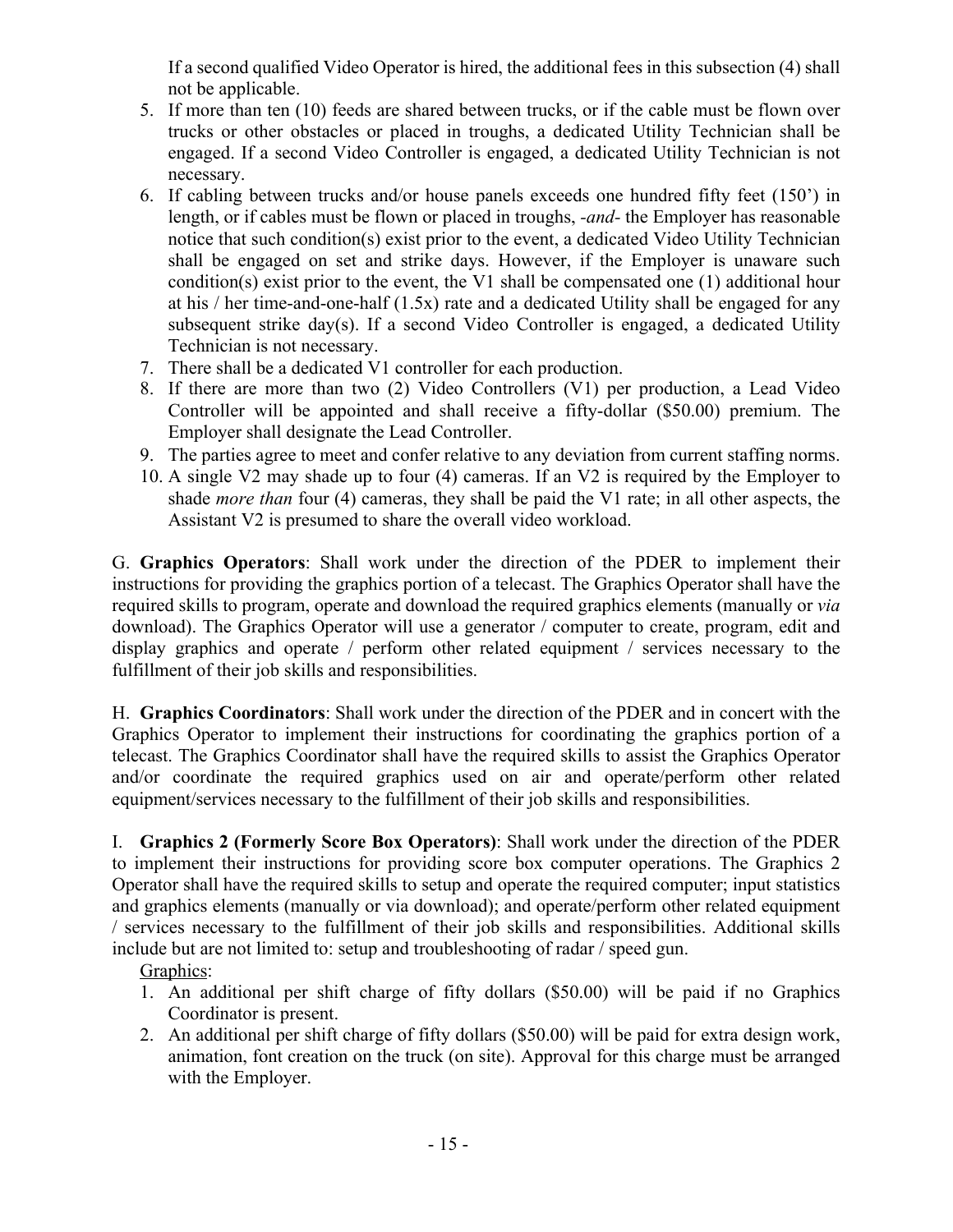- 3. The Graphics Operator will not be responsible for technical maintenance or setup for which an engineer is necessary.
- 4. If the Client utilizes a score box during the production not remotely or otherwise controlled by Client's Employee, Employer must employ a Graphics 2 (unless per past practice the score box is used to only display a logo).
- 5. If a Score Box is utilized as the only graphic element of the production the Graphics 2 shall be compensated at the Graphics Operator rate of pay.
- 6. Graphics 2 shall be guaranteed ten (10) hours of pay at the base hourly rate as stated in "Appendix A". The call time shall be set at three (3) hours before the game/event start time. For any hours worked before the regular three (3) hours prior to air shall be paid at time and one-half (1.5x) times the Employee's base hourly wage until three (3) hours before the game/event start time.

J. **Hard Camera Operators**: Shall work under the direction of the PDER to implement their instructions for providing hard studio-type camera operations. The Hard Camera Operator shall have the required skills to cable, assemble and operate hard studio-type video cameras; assist with cabling, setup of video monitors and lighting, telestrator and radar/speed gun. The Hard Camera Operator shall have the ability to assist the Video Controller(s) and truck engineers in troubleshooting and operate/perform other related equipment/services necessary to the fulfillment of their job skills and responsibilities. Additional skills include but are not limited to: running of multiple building-to-truck, truck-to-truck and other interconnect cabling.

K. **Handheld Camera Operators**: Shall work under the direction of the PDER to implement their instructions for providing handheld camera operations. The Handheld Camera Operator shall have the required skills to cable, assemble and operate handheld video cameras; assist with cabling, setup of video monitors and lighting, telestrator and radar/speed gun. The Handheld Camera Operator shall have the ability to assist the Video Controller(s) and truck engineers in troubleshooting and operate / perform other related equipment / services necessary to the fulfillment of their job skills and responsibilities. Additional skills include but are not limited to: running of multiple building-to-truck, truck-to-truck and other interconnect cabling.

L. **ENG/EFP Camera Operator**: Shall work under the direction of the PDER to implement their instructions for providing ENG/EFP video. The ENG/EFP Operator shall have the required skills to assemble and operate the ENG/EFP cameras; setup of video monitors, audio, and lighting. The ENG/EFP Operator shall have the ability to assist the Video Controller(s) and truck engineers in troubleshooting and operate / perform other related equipment / services necessary to the fulfillment of their job skills and responsibilities.

M. **Robotic Camera Operators**: Shall work under the direction of the PDER to implement their instructions for providing remote-controlled camera operations. The Robotic Camera Operator shall have the required skills to cable, assemble, balance, operate and tear down the robotic style camera crane as well as the ancillary equipment that goes with the robotics. The Robotic Camera Operator shall have the ability to assist the Video Controller(s) and truck engineers in troubleshooting and operate / perform other related equipment / services necessary to the fulfillment of their job skills and responsibilities. Additional skills include but are not limited to: running of multiple building-to-truck, truck-to-truck, and other interconnect cabling.

N. **RF Camera Operators**: Shall work under the direction of the PDER to implement their instructions for providing quality wireless RF camera operations from the shoulder and/or from a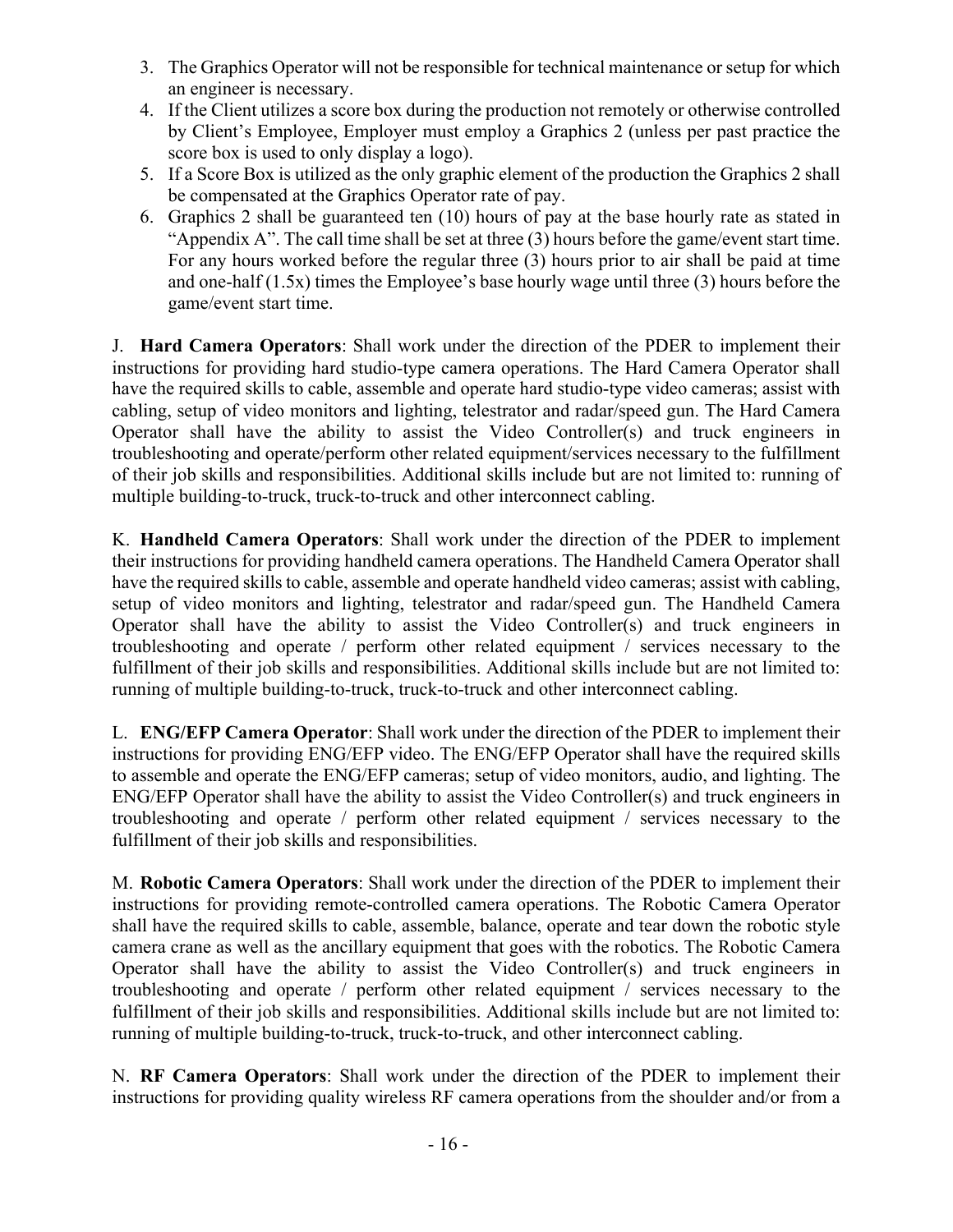tripod. RF camera operators shall have the ability to move throughout the venue, inside or out, at the discretion of the director within range of the RF receive antennas. The RF operator shall be included in the production's communications system. The RF Camera Operator shall have the required skills to assemble and operate wireless RF cameras, including knowledge of and familiarity with RF frequencies, receive sites, receive antennas, RF range, camera batteries, and battery chargers. The RF Camera Operator shall have the ability to assist the Video Controller(s) and truck engineers in troubleshooting and operate/perform other related equipment/services necessary to the fulfillment of their job skills, assist with cabling and setup of video monitors and lighting, telestrator, and radar/speed gun. Additional skills include but are not limited to: running of multiple building-to-truck, truck-to-truck, and other interconnect cabling.

O. **Jib Camera Operators**: Where not a subcontractor/vendor, the Jib Camera Operator shall work under the direction of the PDER to implement their directions to provide quality jib camera maneuvers. The Jib Camera Operator shall have the required skills to cable, assemble, balance, operate and tear down jib style camera crane as well as the ancillary equipment that goes with the crane. The Jib Camera Operator shall have the ability to assist the Video Controller(s) and truck engineers in troubleshooting and operate / perform other related equipment / services necessary to the fulfillment of their job skills and responsibilities.

P. **Steadi Cam Operators**: Where not a subcontractor/vendor, the Steadi Cam Operator shall work under the direction of the PDER to implement their direction to provide quality Steadi Cam movement and tracking shots. The Steadi Cam Operator shall have the required skills to cable, assemble, balance, operate and tear down the Steadi Cam as well as ancillary equipment and monitor that goes with the Steadi Cam rig. The Steadi Cam Operator shall have the ability to assist the Video Controller(s) and truck engineers in troubleshooting and operate / perform other related equipment / services necessary to the fulfillment of their job skills.

Camera:

- 1. If a handheld style camera is operated in a studio configuration, at a permanent position, it shall be paid at the Hard Camera rate. Studio/"Hard" configuration is defined as a camera set up with a remote zoom, remote focus, and remote studio view finder.
- 2. Robotic Camera Operators shall receive a call-in time the same as the earliest crew member for the event. Robotic Camera Operators shall not be required to operate more than one (1) camera at any one time or set up more than one system without assistance.
- 3. Robotic Camera Operator rates detailed herein presumes the set-up and/or responsibility for and/or operation of one (1) robotic camera platform/system only. If an Operator is required to set-up and/or operate more than one (1) robotic camera, Employer and Employee (the Operator) shall meet and confer as needed to agree on additional rate / fee for each additional camera.
- 4. When the robotic system is not needed for the postgame show but required to be fully struck, the Robotic Camera Operator will be released following the event to begin the strike before any post game activities.
- 5. If a Camera Operator or other Employee is required to perform ENG duties in addition to their regular duties will be paid the ENG rate for the day.
- 6. If a Hard Camera Operator operates a Hand-Held Camera for thirty (30) minutes or more, to run on the field, court, or etc., he/she will be paid as a Hand-Held Operator for the day.
- 7. Any Employee not engaged as a Camera Operator will receive additional compensation of thirty dollars (\$30.00) for operating a "Booth" or clock camera.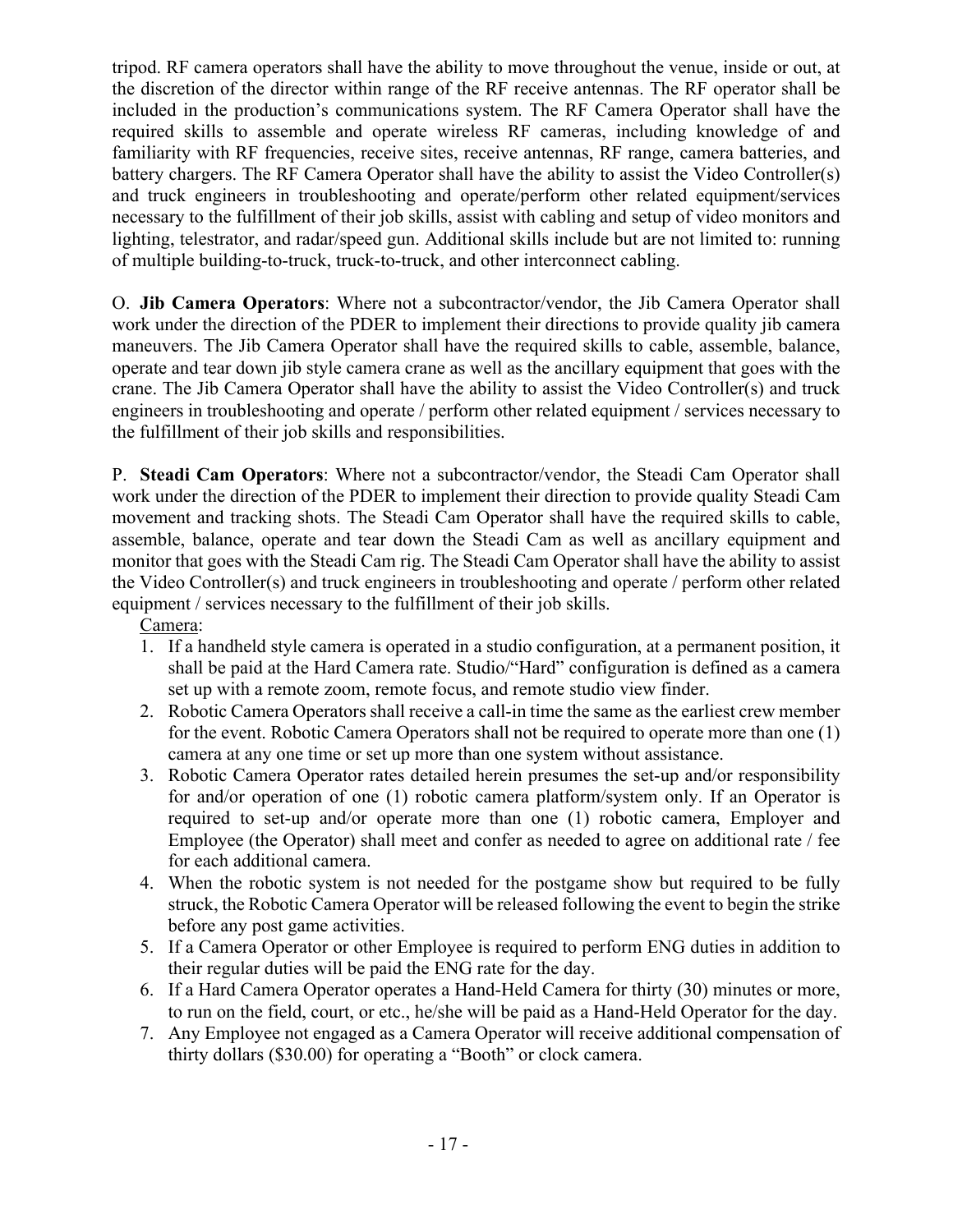Q. **Capture Playback Operator 1 (CPO 1)**: Shall work under the direction of the PDER to implement their instructions for providing record/playback/ slomo operation and playlist editing, and operation of asset library management systems such as X-File and IP Director. The Playlist editor shall have the required skills to record, edit, slomo, playback, construct and execute elements/playlists, and operate asset library management systems such as X-File and IP Director and operate/perform other related equipment/services necessary to the fulfillment of their job skills and responsibilities to the satisfaction of the Company.

R. **Capture Playback Operator 2 (CPO2)**: Shall work under the direction of the PDER to implement their instructions for providing record/playback/ slow-motion operation of videotape machine(s) or digital recording device. The Capture Playback Operator 2 shall have the required skills to record, slomo, and playback recorded elements and to operate / perform other related equipment / services necessary to the fulfillment of their job skills and responsibilities. Additional skills include but are not limited to: monitor and router labeling and layout and organize and assemble melts.

S. **Capture Playback Operator 3 (CPO3)**: Shall work under the direction of the PDER implement their instructions for providing record/playback operation of a Videotape machine or Replay Only device. The Capture Playback Operator 3 shall have the required skills to record, playback, and operator/perform other related equipment/services necessary to the fulfillment of their job skills and responsibilities to the satisfaction of the Company. A CPO 3 does not operate more than four (4) inputs/sources and is utilized for replay only.

Capture Playback:

- 1. CPO1 is responsible for a DDR or similar device with up to four (4) record sources and 2 playbacks (4-in/2-out) and up to one (1) ISO/PGM Record. Additional CPO1 duties include editing, recording and playback of Super Slow Motion Cameras, and media management (X-File, IP Director, FTPs, etc.).
- 2. CPO2 is responsible for a DDR or similar device with up to four (4) record sources and 2 playbacks (4-in/2-out) and up to one (1) ISO/PGM Record. Additional CPO2 duties include editing, recording and playback of Super Slow Motion Cameras, but no media management.
- 3. CPO3 is responsible for a DDR or similar device with up to four (4) record sources and 2 playbacks (4-in/2-out) and up to one (1) ISO/PGM Record with no editing, no recording and playback of Super Slow Motion cameras, and no media management.
- 4. Inputs/sources in excess of those detailed in 1., 2., and 3., *immediately above*, shall require additional staffing sufficient to retain the maximum inputs/sources per Operator standard.
- 5. If two (2) or more producers are assigned to the production, there shall be at least one (1) CPO1 hired for each Producer provided the equipment and facilities are available to accommodate the additional operator.
- 6. The Parties agree to meet and confer with regard to any deviation from the current staffing norms (e.g. more than four (4) record sources, more than two (2) playback devises, or more than two (2) playback devises or multiple ISO records on a tape delayed show).

T. **Utility Technicians**: Shall work under the direction of the PDER and/or others to implement their instructions for assisting Camera Operators, A2s, and/or other operations. The Utility Technician shall have the required skills to cable and assist with the set up and strike of equipment outside of the broadcast mobile unit; provide active cable assistance to moving Camera Operators during all phases of camera operations; assist other crew and truck engineers in troubleshooting and perform other related services necessary to the fulfillment of their job skills and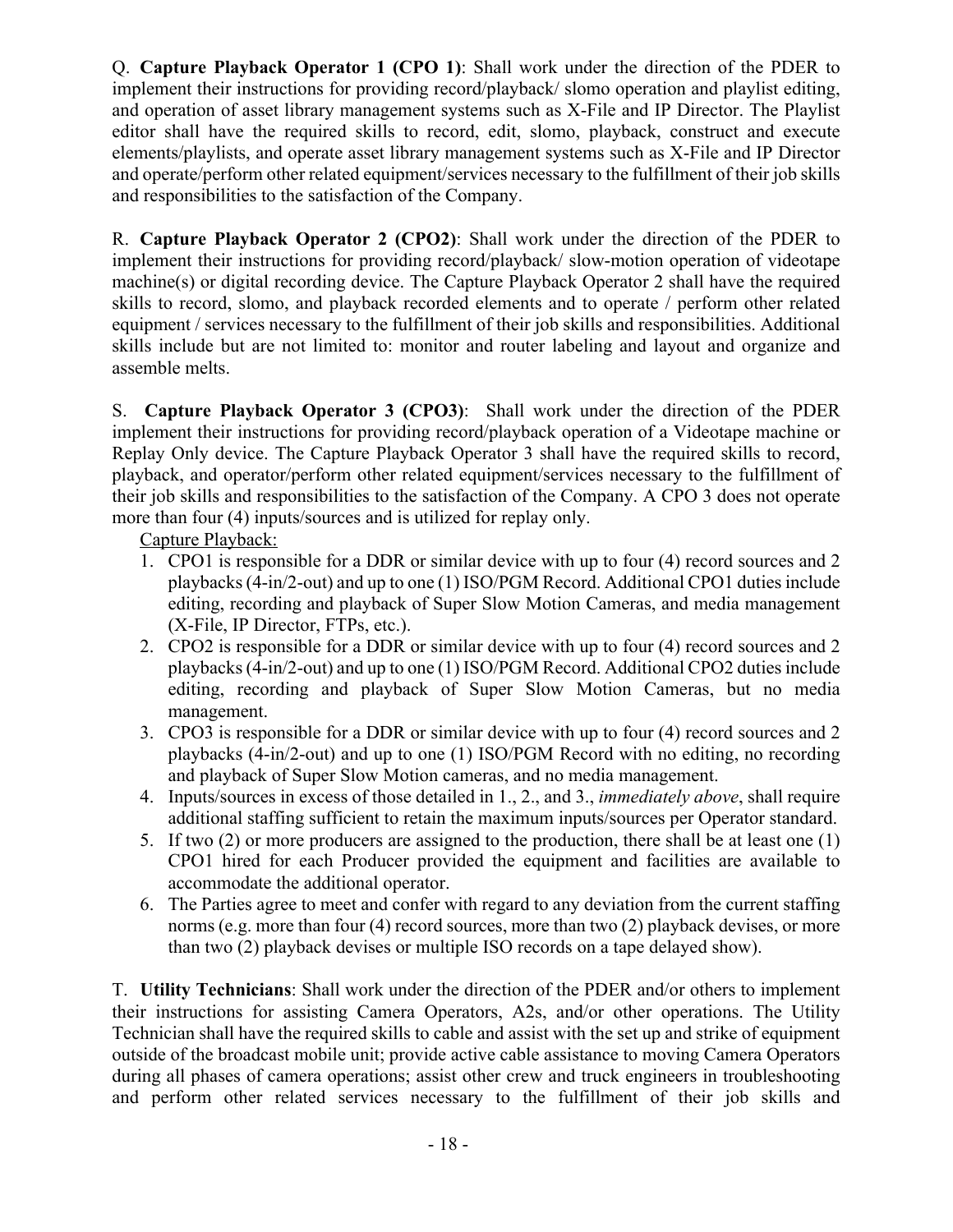responsibilities. Additional skills include but are not limited to: running of multiple building-totruck, truck-to-truck and other interconnect cabling; setup of monitors, radar/speed gun, assist in lighting and telestrator.

Utilities:

- 1. All Handheld Camera Operators shall be assigned a dedicated, Employer provided Utility Technicians except when the handheld is at a location that does not move during the event.
- 2. Utility Technicians shall be given adequate space to work at each job site.
- 3. There shall be at least one (1) Utility engaged for each side of the dual show when Employer is providing the dual crew.
- 4. The Employer shall hire at least one (1) Utility Technician for all away shows for each game that they are responsible for providing crew.
- 5. Utility Technicians will not be responsible for moving or setting up cameras without having been properly trained to move/set-up cameras unless under the supervision of a qualified Camera Operator.

U. **Phone Assistant Directors**: Shall work under the direction of the PDER to implement their instructions for coordination between the remote site and master control. Additional skills include, but are not limited to all timing of production elements, and coordination and integration of commercials, etc.

V. **Stage Managers**: Shall work under the direction of the PDER to implement their instructions for providing management of on-air talent. The Stage Manager shall have the required skills to assist talent and operate/perform other related equipment/services necessary to the fulfillment of their job skills and responsibilities.

• Stage Managers shall not be required to perform the duties of an A2. Late Call Employees: If a late call individual's (Graphics 2 Operator, Stage Manager, or Phone Assistant Director) call time is adjusted to earlier than three (3) hours before the game/event start time such individual shall be paid at one and one-half (1.5) times the Employee's base hourly wage until three (3) hours before the game/event start time.

W. **ENG/EFP Grips**: Shall work under the direction of the ENG/EFP Photographer, PDER to implement their instructions for providing assistance to an ENG/EFP recording. The ENG/EFP Grip shall have the required skills to cable and assist operations of all video, audio and lighting equipment related to an ENG/EFP recording and/or the fulfillment of their job skills / responsibilities. ENG/EFP Grips shall be paid the wage of a Utility.

## **Article XVI: Working Out of Classification and Extra Duty**

A. An Employee whose call was for a given classification, but is then assigned by the Employer the duties of a higher paid classification, for more than thirty (30) minutes, shall be paid at the rate of the higher paid classification for the entire day, except for operation of the booth or clock cameras.

B. If the scheduled staffing for an event is reduced, or a piece of the equipment fails, placing a burden on another Employee to perform extra duties that would not be normal and customary for that event, extra compensation shall be negotiated. The Employer and the Union will attempt to determine compensation on site before job performance, if practicable.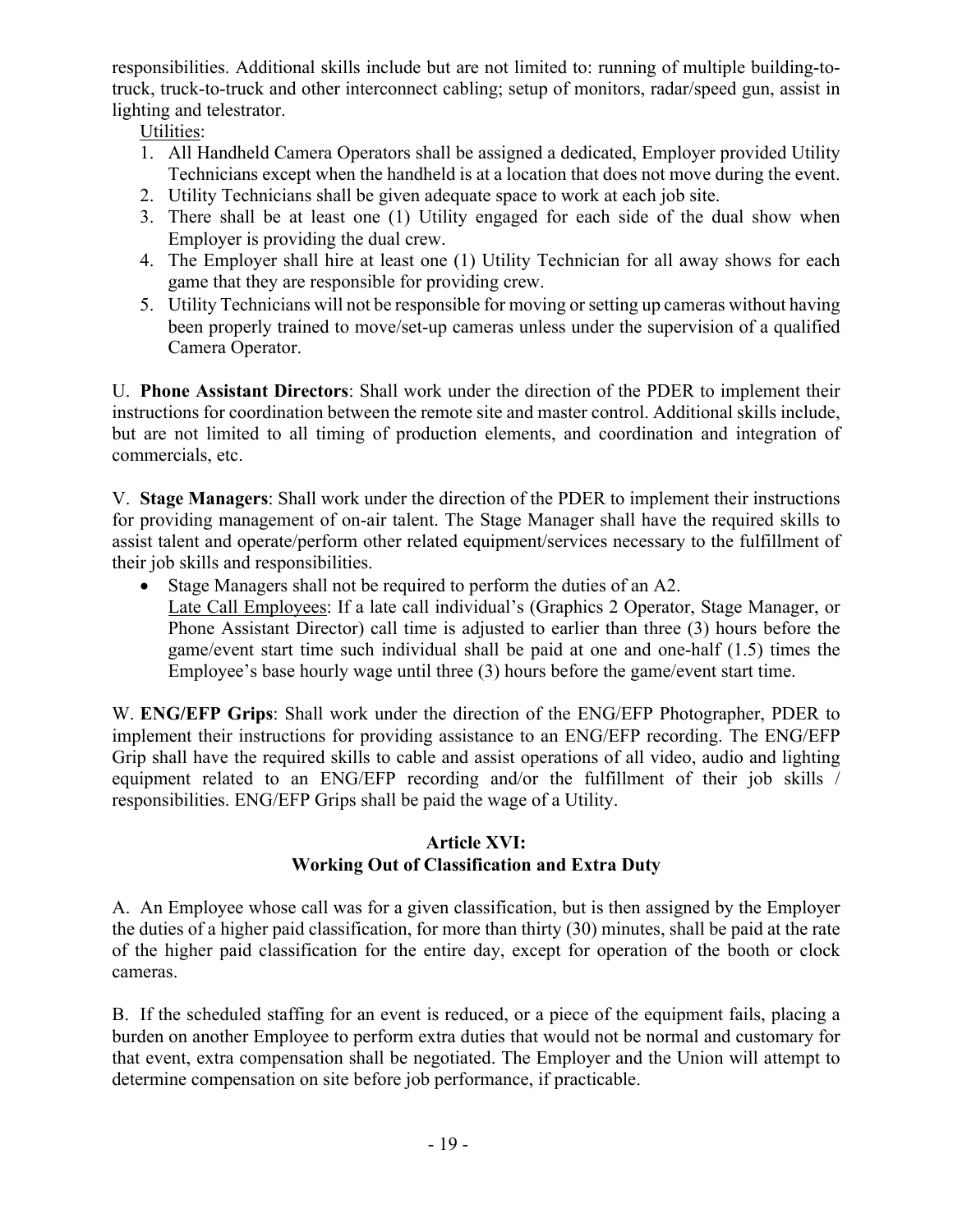## **Article XVII: Safety and Health**

A. The Employer recognizes the need to provide Employees a safe and healthy working environment. If safety gear is required for an assignment, the Employer shall provide such gear.

B. The Employer will make all reasonable attempts to have a representative on site that will have knowledge of the requirements for the broadcast and will supervise the crew. Should an on-site representative not be available, the Employer will provide off-site representation, available at all times during the respective broadcast. Employer representative will be noted on the crew list.

C. If a possible unsafe situation occurs during an event, the potential problem should immediately be reported to the management representative. The management representative will consult with the job steward and shall make any adjustments to hazards that the management representative feels need immediate attention. No Employee shall be disciplined or discharged for failure to participate in an activity that exposes the individual to danger.

D. An active and authoritative safety committee consisting of at least three (3) members of the Union and an equal number of management representatives shall be established and shall meet as needed to discuss safety problems. The designated union committee member shall not suffer any loss of wages with respect to any meeting involving safety matters.

E. Any Employee can inform the safety committee of possible unsafe working conditions. The committee will investigate and within five (5) workdays, either advise the Employer of any unsafe condition(s) or advise the Employee that no unsafe condition exists. If the Employer is advised of an unsafe work condition, the condition will be investigated within five (5) workdays and corrected as needed.

F. In the event a "TV Crew Only" restroom is not available, a rental rest room with hand washing facilities must be provided. The Employer and the Union can waive this requirement via mutual consent if the parties determine an event's fan population will not create a 'waiting period' to utilize the rest room facilities.

G. Cool water will be made available at the truck location from the start to the end of the work call.

## **Article XVII: Training and New Technology**

A. The Employer and the Union both agree that it is important for Employees to continue to advance their skill and abilities. As new technology emerges, the Employer's first priority to insure the availability of qualified freelancers, will be to train current freelancers in the new technology.

B. Any freelancer currently on the hire list can ask for training in a new job category, and receive that training, as time and equipment is available. Training positions will not be added to an event unless a normal full crew is assigned to the event, in addition to the trainee. If the Employer bills for the trainee's hours, the trainee shall also be paid their regular rate. Otherwise, the trainee is unpaid. The Employer and the Employee shall mutually agree on compensation to train or supervise training of another Employee.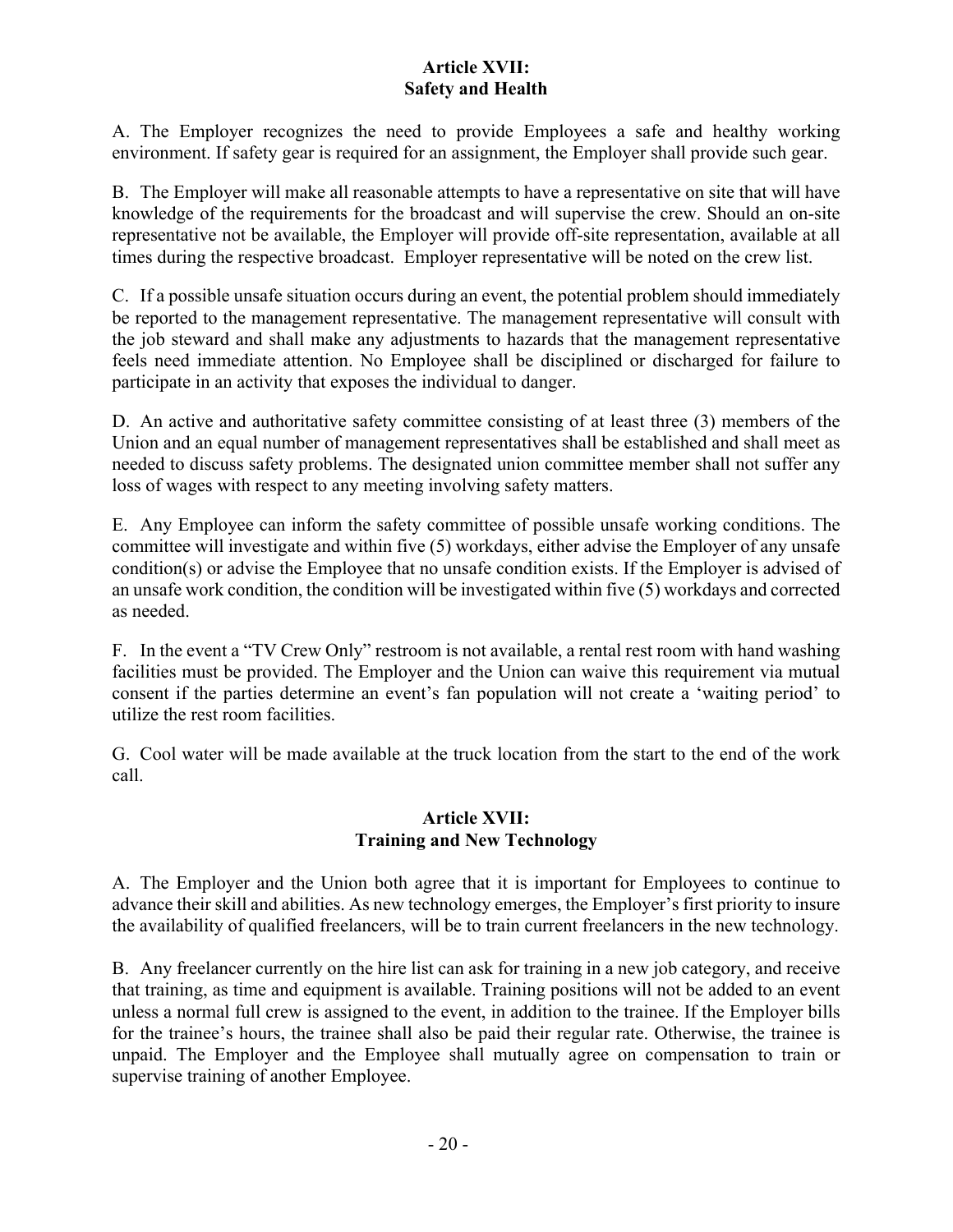C. Employer shall contribute to the IATSE Training Trust Fund in the amount of one dollar (\$1.00) per day worked or paid on behalf of each Employee under this Agreement.

- 1. All contributions to the Training Trust Fund shall be payable no later than the fifteenth (15th) day of each month in respect to all Employee payments that were made in the preceding month on which contributions were payable. Such payment to be accompanied by a list of all covered Employees and the total number of days worked or guaranteed in the reported month.
- 2. Training Trust Fund contributions will be sent to IATSE Training Trust Fund, 2210 W. Olive Ave, Burbank, CA 91506.
- 3. Employer agrees to be bound by all terms and conditions of the IATSE Entertainment and Exhibition Industries Training Trust Fund Agreement, established June 22, 2011 ("Trust Agreement") and abide and be bound by any amendments thereto and all policies and procedures of the Training Trust Fund, including Collection of Contributions Payable by Employers, as related to the contributions due as set forth in this Agreement.
- 4. The Trustees of the IATSE Training Trust Fund shall have the right through the accountant of their choice to examine the Employer's payroll and employment records to verify the information contained on the reporting forms, or to determine the amount owed in the event of late payments or default.

#### **Article XIX: Joint Labor- Management Committees**

A. The Joint Labor-Management Committee shall meet to discuss matters concerning the satisfactory relations of the parties as well as the promotion of harmonious Employer-Employee relationships.

B. The Joint Labor-Management Committee shall meet annually with the appropriate representatives from each of the parties. The annual Labor-Management meeting shall operate as an open forum to discuss any number of global concerns that may arise. In addition, the annual Labor-Management shall serve to address crewing concerns and any advances in technology that may require additional training. If deemed necessary by both parties, the Joint Labor-Management Committee can establish additional committees on an *ad hoc* basis that will meet more often to address specific issues.

## **Article XX: Travel**

A. Oregon based Employees whom reside in or within sixty (60) miles of one of the following Production Cities shall be considered a "local hire" in such Production City:

- 1. Portland, the center of which shall be the Moda Center
- 2. Eugene, the center of which shall be Matthew Knight Arena

Parties acknowledge not all persons on Union's Referral List necessarily "reside" in or nearby one of the Production Cities. Such persons *may* declare a Production City as their local market but are *not* required to do so; however, should they choose not to declare a Production City as their local market, a travel allowance may be required when employed in an otherwise nearby Production City.

B. It is understood that the Employer shall reimburse each Employee for all travel and living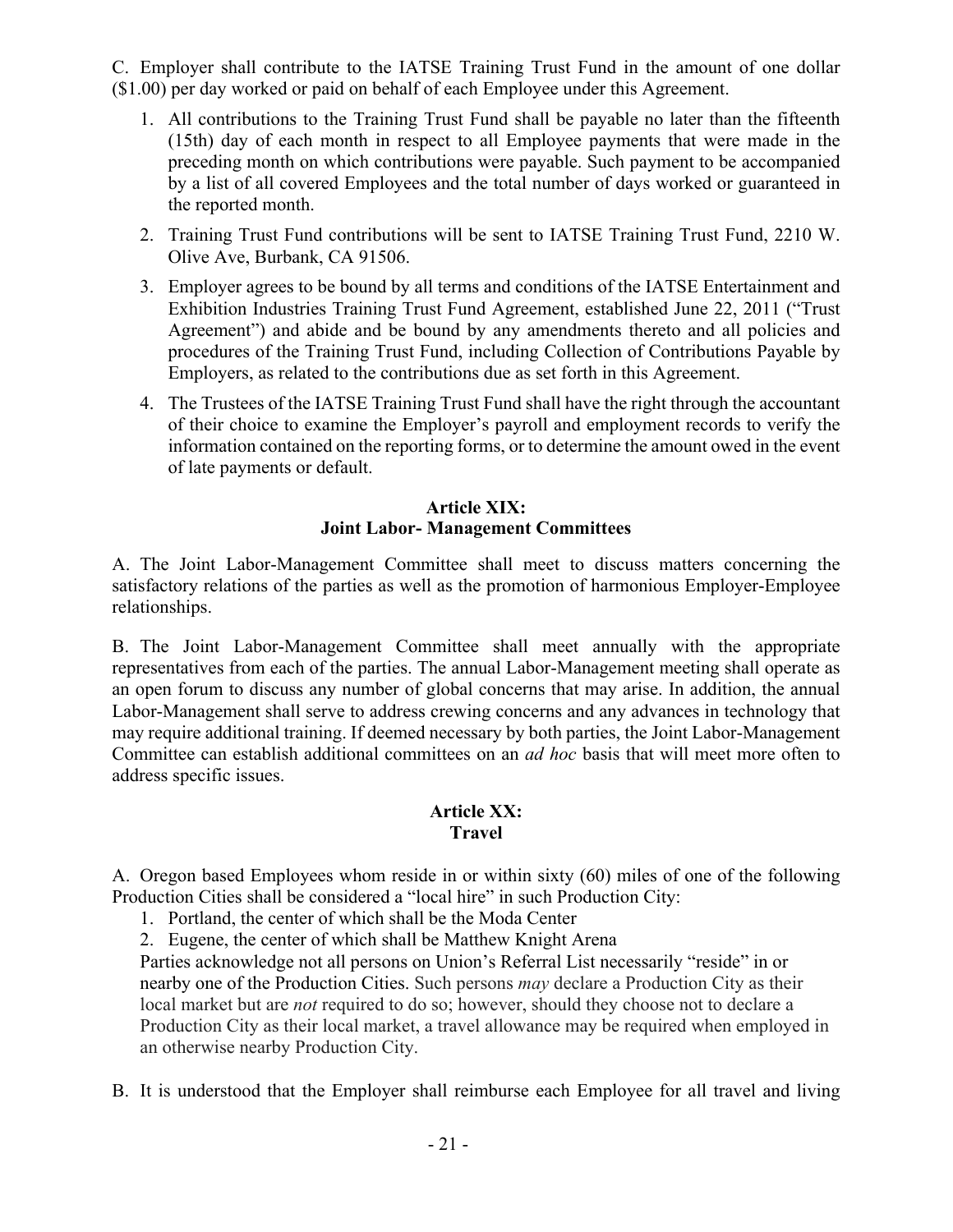expenses, when travel by such Employee is required/authorized.

C. When an Employee is required to travel by personal car to or from a venue that is in a Production City or work location other than that in which they claim as local, mileage at the maximum amount allowed by the IRS (for the driver only, using Google Maps or similar between Employee's residence and the worksite) and Driving Allowances, as follows, shall apply.

D. Compensation for time spent traveling by personal car to the remote location, their mileage will be reimbursed, and actual hours required for the drive from the Employee's residence to the remote work location will be paid at an Hourly Travel Rate of twenty-five dollars (\$25.00) per hour. For work-and-travel or travel-and work days, all time shall be considered work time for the purposes of calculating overtime. When traveling by car on travel only days, Employees traveling five (5) hours or less shall be paid five (5) hours at the Hourly Travel Rate. Employees traveling by car in excess of five (5) hours up to and including ten (10) hours shall be paid their minimum 10-hour Day Rate as detailed in Article XII – Minimum Conditions. An Employee traveling by car in excess of ten (10) hours shall be paid their 10-hour Day Rate and all overtime provisions of Article XII shall apply.

E. Employees will not use personal vehicles to transport equipment or perform any Company business unless the vehicle is covered by company insurance with the Employee being listed as also insured.

F. Any work assignment that is more than sixty (60) miles from an Employee's Production city with a call time before 8:00 am or an out time after 12:00 am shall be considered an Overnight Location. Employees reporting to a "drive to" location during snow or other inclement weather shall be offered overnight lodging by the Employer for travel back during daylight hours or when weather has improved. Employees who have been offered hotel accommodations must inform the Employer within twenty-four (24) hours of assignment, or as soon as reasonable/feasible for inclement weather conditions, if they are not going to use hotel accommodations arranged by the Employer. Regardless whether a location was designated an Overnight Location, parties acknowledge an Employee's long drive home after a workday may alone be reason for overnight lodging on request of such Employee.

G. When Employees are asked to report to an Overnight Location, in addition to all other travel provisions, the following shall apply:

- 1. Hotel, cost of common carrier, cabs, tolls, rental cars, gas and parking shall be reimbursed at the actual cost to the Employee, subject to the timely reporting of receipts. Receipts must be provided to the Employer for reimbursement within five (5) days.
- 2. A per diem of fifty-five dollars (\$55.00) shall be paid to each Employee per day, for each day an Employee is away from home.
- 3. Expenses will normally be billed directly to the crewing entity. When this is not possible the Employee will have to pay the cost and be reimbursed. The Employee will be notified in advance of such cost.
- 4. Employees traveling by common carrier shall be compensated at one half of his/her day rate if the time spent traveling to or from a remote location does not exceed five (5) hours. If time spent traveling exceeds five (5) hours he/she shall be paid his/her full day rate. Travel time is defined as: Two (2) hours before schedule departure of the common carrier, and end upon reasonable arrival at the event location or hotel.
- 5. Where an Employee is housed in a hotel, such individual's start and end time shall be at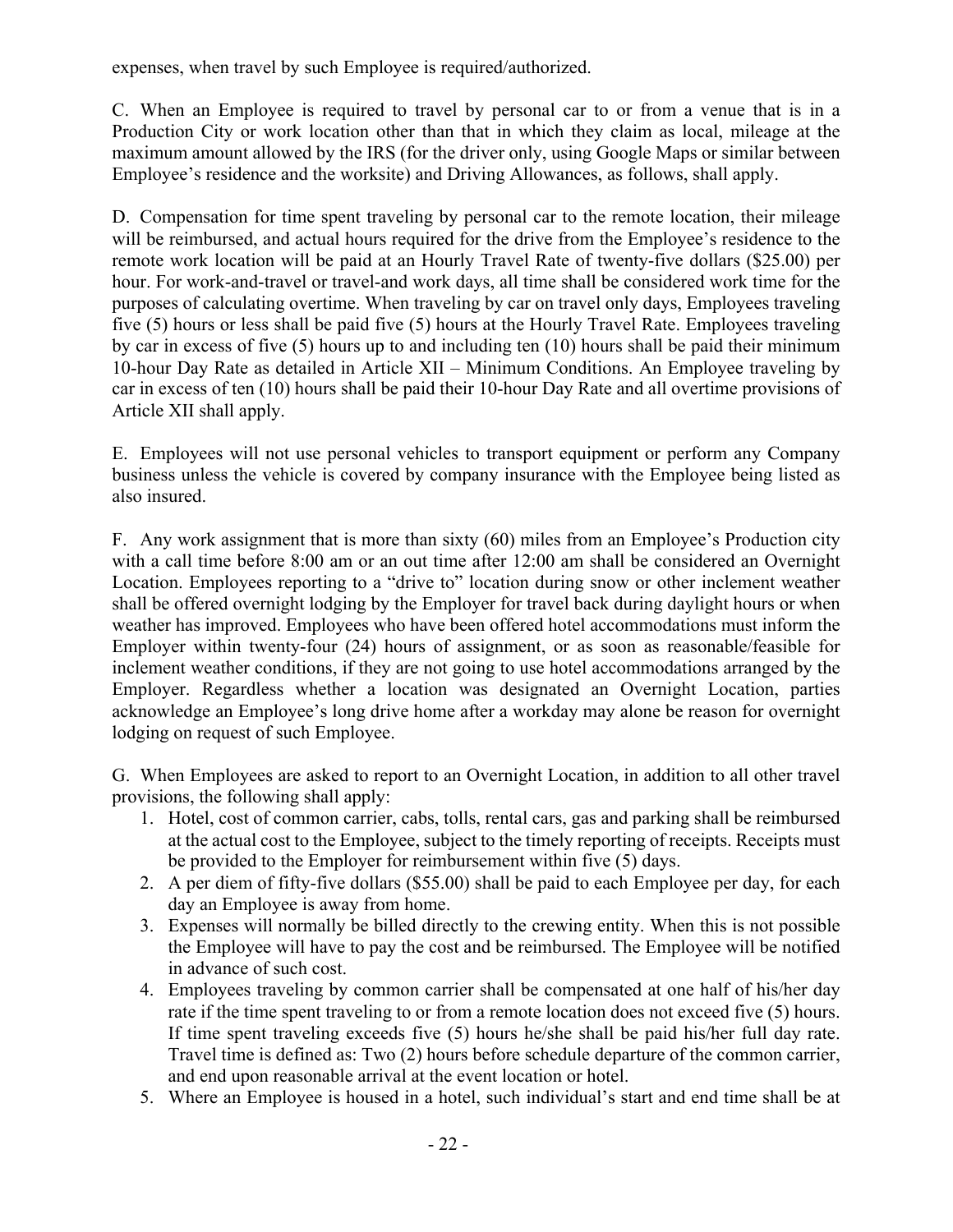the venue. However, if the hotel is more than fifteen (15) miles from the venue, the start and end time shall be at the hotel, and all time spent in transit between the hotel and the event shall be considered work time. This provision will be waived if it is the Employee who requests to be housed more than fifteen (15) miles from the worksite.

H. **Overnight Parking**: For events for which an Employee is entitled to per diem, overnight / distant location parking shall be reimbursed with proper documentation at the actual cost of parking at a "Long-Term" location. On consecutive events, the above stated value for parking expenses will be applied to each such event.

I. **Dark-Days**: Dark-days shall be paid at one-half (.5) of Employee's minimum call with full per diem, full pension, and one-half (.5) of daily minimum healthcare contribution (applicable rate paid for each of the five (5) hours in Employee's one-half minimum call).

- J. Travel from another IATSE jurisdiction:
	- 1. If an Employee is transported into the jurisdiction of a local union of the IATSE from another IATSE local union's jurisdiction with an applicable (broadcast) collective bargaining agreement, the following shall apply:
		- i. The wage, benefit, travel, and per diem sections of the CBA of the Employee's home local shall travel with that Employee. If at any time when an Employee is traveling and the wages, benefits, and per diem is higher than the Employee's home local CBA, the Employee will receive the higher wage, benefit and per diem.
		- ii. The working conditions of the CBA that the Employee travels to shall apply e.g. rest periods, meal breaks, staffing, parking, etc.
	- 2. Employees that travel in from another jurisdiction shall not count against any accumulated number that applies to a local Union's referral roster waiver.

## **Article XXI: Health and Welfare**

For each hour worked by or paid for on behalf of the Employer, the Employer shall contribute the following to the IATSE National Benefit Fund on behalf of each covered Employee as follows:

A. **IATSE National Health and Welfare** – For each hour worked by an Employee or paid for by the Employer, the Employer shall contribute to the IATSE National Health and Welfare Plan on behalf of such Employee as outlined in the corresponding Appendix of this Agreement.

| From Execution through June 30, 2022:    | \$8.00/hr. |
|------------------------------------------|------------|
| From July 1, 2022 through June 30, 2023: | \$8.50/hr. |
| From July 1, 2023 through June 30, 2024: | \$8.75/hr. |

B. **IATSE National Annuity Fund** – Employer shall contribute to the IATSE National Annuity Fund on behalf of each Employee a percentage of such Employee's gross wages paid by Employer or earned by Employee under this Agreement as outlined in the corresponding Appendix of this Agreement.

| From Execution through June 30, 2022:    | $4\%$ plus \$11.00 per day. |
|------------------------------------------|-----------------------------|
| From July 1, 2022 through June 30, 2023: | $4\%$ plus \$12.00 per day. |
| From July 1, 2023 through June 30, 2024: | $4\%$ plus \$13.00 per day. |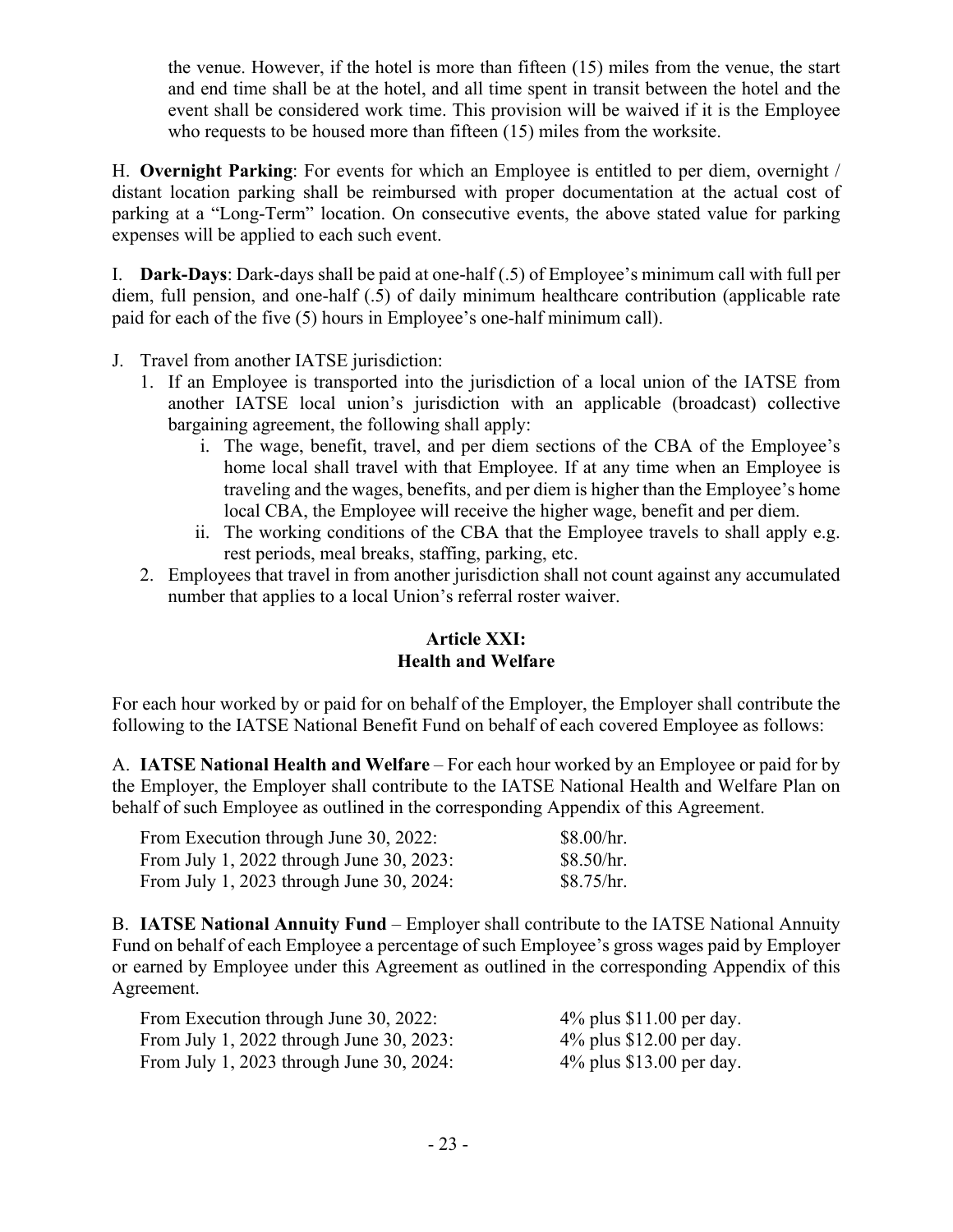C. Employer contributions shall be made by separate check to the "IATSE Health and Welfare Fund" and the "IATSE Annuity Fund" and the "IATSE National Pension Fund" no later than the twenty-eight (28<sup>th</sup>) of each month in respect to all employment during preceding month for which contributions were payable. In conjunction with each such payment, Employer shall submit a remittance report showing the names of the Employees for whom contributions are being made, their social security numbers, dates of employment, shifts of employment by them, and the amount of contributions paid for them.

D. In addition to the mandatory uniform Employer contribution for all eligible Employees, each such Employee may elect to defer part of their salary, subject to statutory limitations and the rules of the Annuity Fund, and the Employer will transmit those salary deferrals to the Annuity Fund by the fifteenth (15th) day of each month following the end of the month in which the covered services were performed (including any grace period that may be available by the NBF).

E. If Employer fails to make timely benefit payments to the Fund Office such that Employee's earned contributions are not then attributed to the appropriate eligibility period – *and –* the Employee is subsequently required to pay from his / her own post tax income an amount equal or less than the amount which was late from Employer in order to maintain his/her insurance, Employer will pay to Employee a penalty of one hundred dollars (\$100.00) as a premium on the next regular pay period.

F. In every instance under this article, Employer will execute the appropriate documents needed to fully effectuate this Agreement.

### **Article XXII: Separability and Savings**

If any clause of this Agreement shall be determined to be illegal by a court or other tribunal of competent jurisdiction, it shall be severed from this Agreement and the rest of the Agreement shall not thereby fail or be rendered null and void.

### **Article XXIII: Entire Agreement**

This Agreement is intended to cover all matters affecting wages, hours and other terms and conditions of employment and all similar or related subjects. During the term of this Agreement neither the Employer nor the Union will be required to negotiate any further matters affecting these or affecting any other subjects not specifically set forth in this Agreement, whether or not such subjects were discussed or were within contemplation of either or both parties at the time they negotiated this Agreement. There are no understandings or agreements which are not set forth in this Agreement, and any future understandings or agreements are valid and enforceable only if reduced to writing and signed by authorized representatives of the parties.

# **(Signature Page Follows)**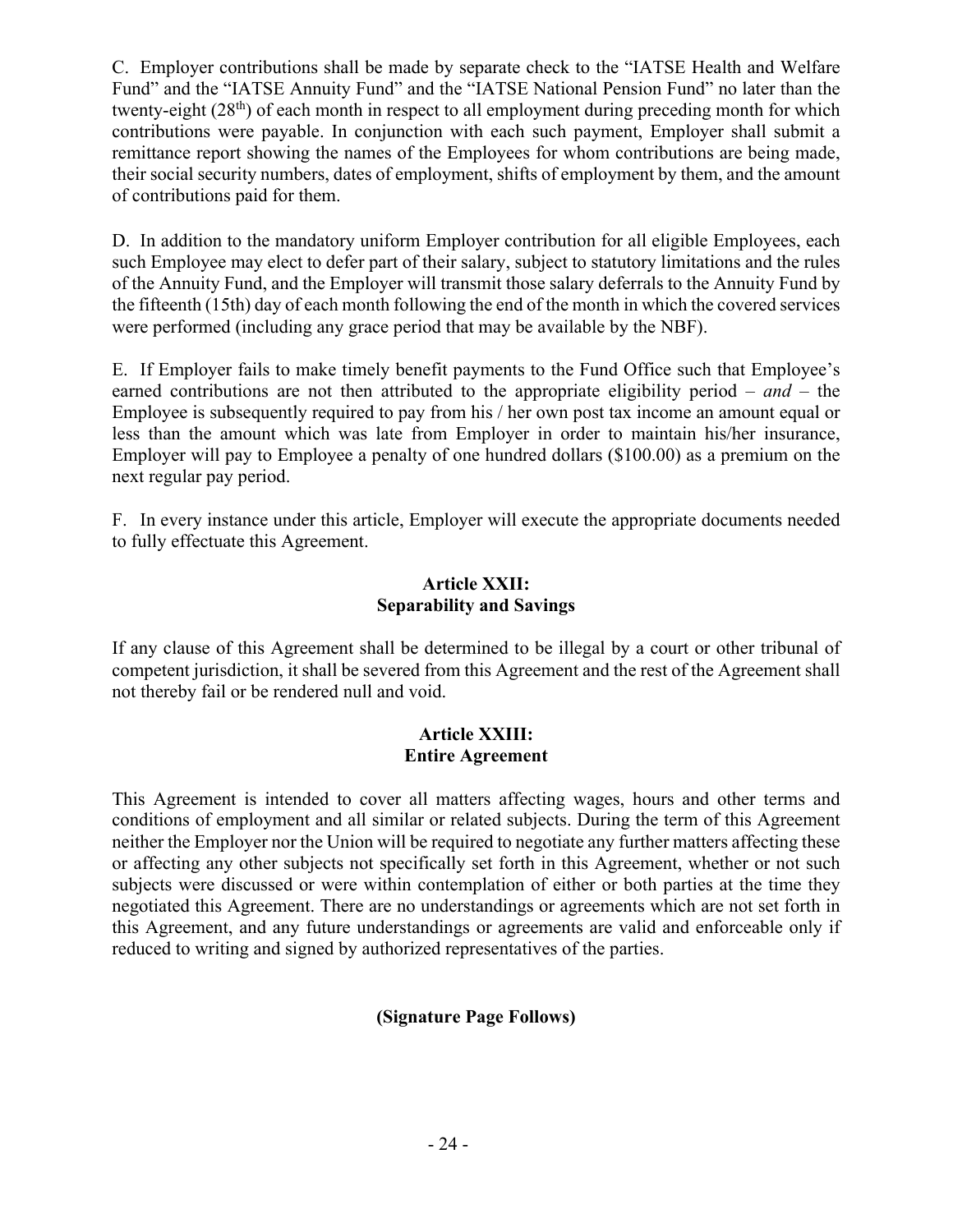## **Article XXIV: Term of Agreement**

This Agreement shall be effective upon execution and shall continue until and including June 30, 2024. All terms are effective upon execution of this Agreement. Negotiations for amended terms of this Agreement shall begin upon request of either party no later than sixty (60) days before the expiration date. In the event neither party gives such notice, the Agreement shall be deemed renewed without amendment and shall continue from year to year until such notice has been served.

| For Program Productions, Inc.                            | <b>For IATSE</b>                                         |
|----------------------------------------------------------|----------------------------------------------------------|
| By: $\qquad \qquad$                                      |                                                          |
| Its: $\frac{1}{\sqrt{1-\frac{1}{2}} \cdot \frac{1}{2}}$  | Its: $\qquad \qquad$                                     |
| Date: $\frac{1}{\sqrt{1-\frac{1}{2}} \cdot \frac{1}{2}}$ | Date: $\qquad \qquad$                                    |
|                                                          | For IATSE Local 793                                      |
|                                                          | By: $\qquad \qquad$                                      |
|                                                          | Its:                                                     |
|                                                          | Date: $\frac{1}{\sqrt{1-\frac{1}{2}} \cdot \frac{1}{2}}$ |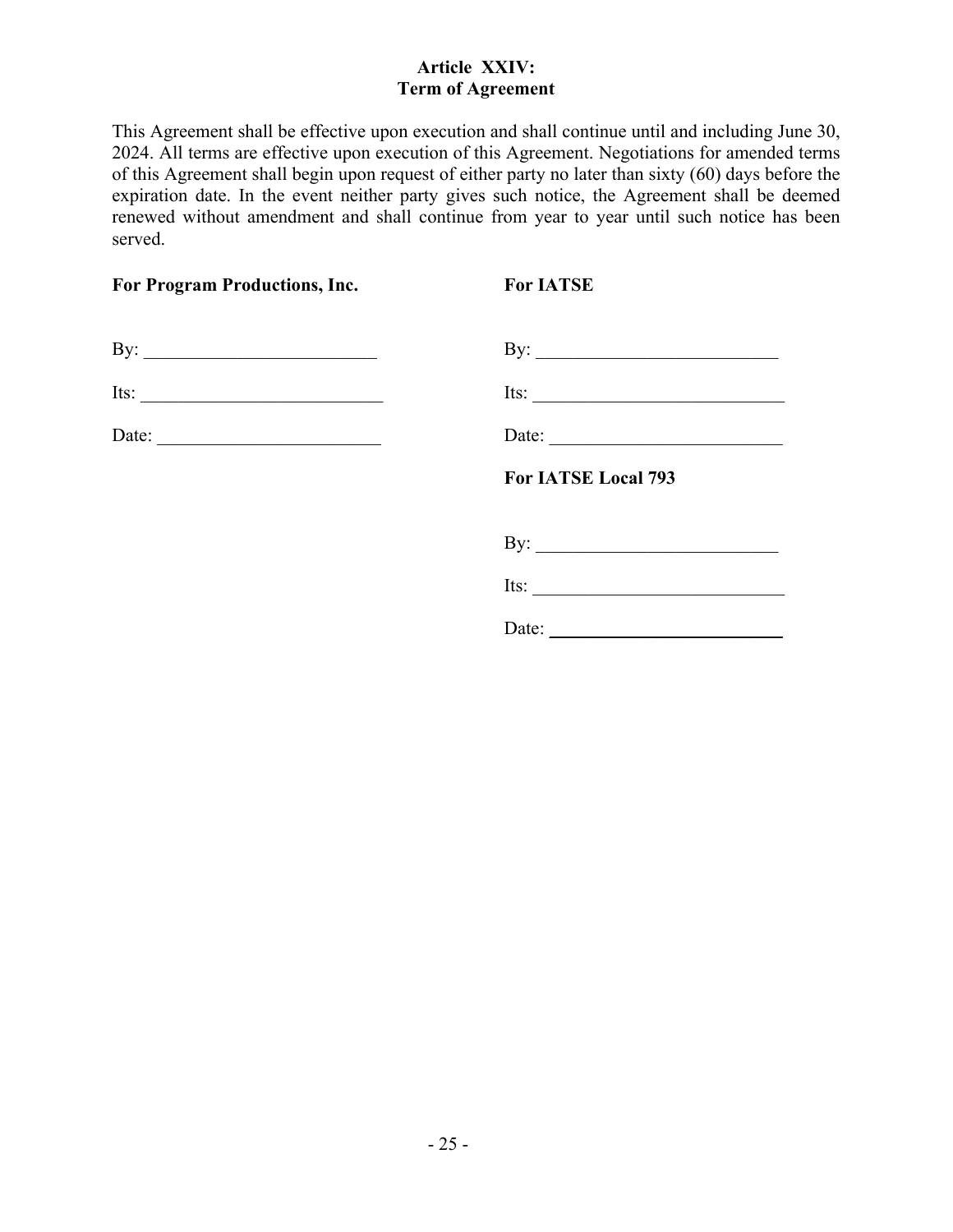## **APPENDIX A – Wages**

| <b>Hourly Rates</b>        | $7/1/21 - 6/30/22$ | $7/1/22 - 6/30/23$ | $7/1/23 - 6/30/24$ |
|----------------------------|--------------------|--------------------|--------------------|
| <b>Technical Director</b>  | \$63.96            | \$66.52            | \$68.52            |
| Audio A-1                  | \$60.92            | \$63.35            | \$65.25            |
| Audio A-2                  | \$47.72            | \$49.63            | \$51.12            |
| Mic Op / Parab $(A3)$      | \$22.34            | \$23.23            | \$23.93            |
| Video Operator (V1)        | \$59.39            | \$61.77            | \$63.62            |
| Graphics Operator          | \$59.39            | \$61.77            | \$63.62            |
| Graphics Coordinator       | \$38.07            | \$39.60            | \$40.78            |
| Hard Camera Operator       | \$47.72            | \$49.63            | \$51.12            |
| Handheld Camera Operator   | \$53.30            | \$55.43            | \$57.10            |
| Robo Camera Operator       | \$53.30            | \$55.43            | \$57.10            |
| Jib Camera Operator        | \$58.38            | \$60.71            | \$62.54            |
| RF Camera Operator         | \$58.38            | \$60.71            | \$62.54            |
| <b>ENG Camera Operator</b> | \$59.39            | \$61.77            | \$63.62            |
| Steadi-Cam Operator        | \$59.39            | \$59.39            | \$61.18            |
| CPO-1 / EVS Lead           | \$60.92            | \$63.35            | \$65.25            |
| $CPO-2 / EVS$              | \$56.86            | \$59.13            | \$60.90            |
| CPO-3 / EVS RO             | \$49.24            | \$51.21            | \$52.75            |
| Scorebox Operator          | \$33.00            | \$34.32            | \$35.35            |
| Utility                    | \$30.46            | \$31.68            | \$32.63            |
| Parab Utility              | \$30.46            | \$31.68            | \$32.63            |
| Phone AD                   | \$33.00            | \$34.32            | \$35.35            |
| <b>Stage Manager</b>       | \$33.00            | \$34.32            | \$35.35            |
|                            |                    |                    |                    |
| <b>Daily Rates</b>         | $7/1/21 - 6/30/22$ | $7/1/22 - 6/30/23$ | $7/1/23 - 6/30/24$ |
| <b>Technical Director</b>  | \$671.61           | \$698.48           | \$719.43           |
| Audio A-1                  | \$639.63           | \$665.22           | \$685.17           |
| Audio A-2                  | \$501.04           | \$521.09           | \$536.72           |
| Mic Op / Parab $(A3)$      | \$234.53           | \$243.91           | \$251.23           |
| Video Operator (V1)        | \$623.64           | \$648.58           | \$668.04           |
| Graphics Operator          | \$623.64           | \$648.58           | \$668.04           |
| Graphics Coordinator       | \$399.77           | \$415.76           | \$428.23           |
| Hard Camera Operator       | \$501.04           | \$521.09           | \$536.72           |
| Handheld Camera Operator   | \$559.68           | \$582.06           | \$599.53           |
| Robo Camera Operator       | \$559.68           | \$582.06           | \$599.53           |
| Jib Camera Operator        | \$612.98           | \$637.50           | \$656.62           |
| RF Camera Operator         | \$612.98           | \$637.50           | \$656.62           |
| <b>ENG Camera Operator</b> | \$623.64           | \$648.58           | \$668.04           |
| Steadi-Cam Operator        | \$623.64           | \$648.58           | \$668.04           |
| CPO-1 / EVS Lead           | \$639.63           | \$665.22           | \$685.17           |
| $CPO-2 / EVS$              | \$596.99           | \$620.87           | \$639.49           |
| CPO-3 / EVS RO             | \$517.03           | \$537.72           | \$553.85           |
| Scorebox Operator          | \$346.47           | \$360.32           | \$371.13           |
| Utility                    | \$319.82           | \$332.61           | \$342.59           |
| Parab Utility              | \$319.82           | \$332.61           | \$342.59           |
| Phone AD                   | \$346.47           | \$360.32           | \$371.13           |
| <b>Stage Manager</b>       | \$346.47           | \$360.32           | \$371.13           |
|                            |                    |                    |                    |
| <b>Benefits</b>            | $7/1/21 - 6/30/22$ | $7/1/22 - 6/30/23$ | $7/1/23 - 6/30/24$ |
| Health & Welfare           | \$8.00/hr          | \$8.50/hr          | \$8.75/hr          |
| Annuity                    | $4.00\% + $11.00$  | $4.00\% + $12.00$  | $4.00\% + $13.00$  |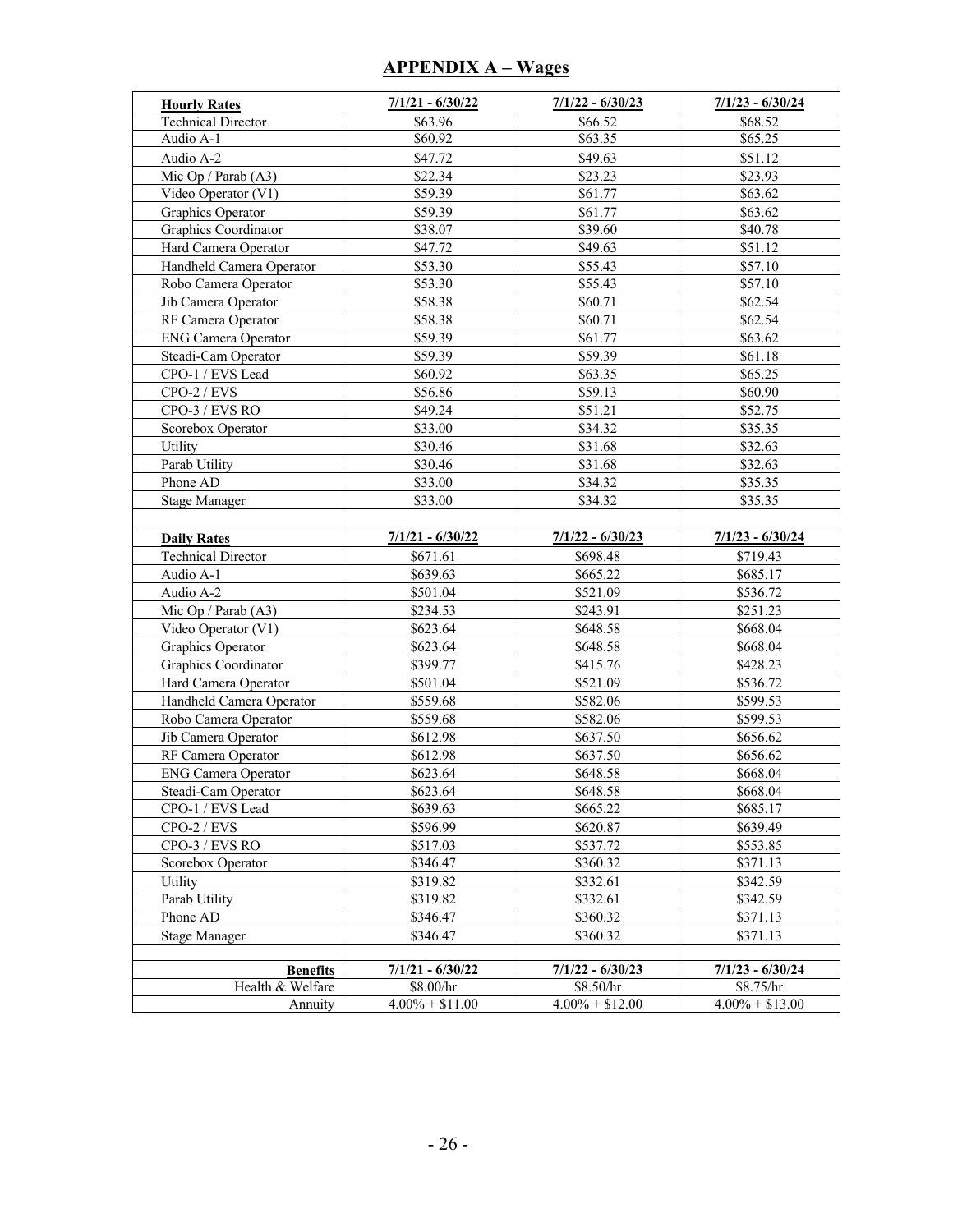## **Side Letter 1**:

Work Performed Outside the United States

When Employer is engaged in crewing events outside the United States and elects to hire technicians from within the jurisdiction of Local 793 for such events, they shall be employed under the terms and conditions of this Agreement.

## **Side Letter 2**:

Travel at Employees Convenience

A. The purpose of this special agreement is to clarify the process used when a freelancer changes their mode or method of travel for events in Portland; Corvalis, or Eugene, OR;

B. If a freelancer is scheduled to work an event in Portland Corvalis, or Eugene, OR, and they choose to stay in one of those locations for which they are not otherwise a local, the freelancer may waive the applicable mileage fee pursuant to the travel provisions of this CBA. This waiver must first be approved by the Company and the Union at their sole discretion.

## **Side Letter 3**: Additional Content; Entertainment, Corporate, Low Revenue, Streaming, etc.

The parties further agree to meet and confer for appropriate rates on Non-Sports Broadcasts, Entertainment, Awards, "Corporate" styled, and/or lesser revenue events (e.g. high school sports), alternate content, and/or streaming product.

### **Side Letter 4**:

Short-call Permissible for Certain Days as Herein Defined

The Employer may engage Employees for work on a set day only for a five (5) hour minimum call. No production work may be performed, or actual broadcast of any kind may be transmitted. Employees shall be notified of the short call when they are contacted to ascertain their availability for the event or job in question. If an Employee is asked to do any production work associated with the event, they shall be compensated their full ten (10) hour rate. The Employer shall notify the Union when availing themselves of this provision in advance of notifying technicians.

## **Side Letter 5**:

re: Fox Sports 1 / Fox Sports 2

The following will serve as amendments to Pacific Coast cameras  $\&$  Crewing, Inc – IATSE Agreement (hereinafter, the "Agreement") with respect to "Fox Sports 1" and "Fox Sports 2" (national cable channels). The parties have agreed that the terms and conditions in this Side Letter (1) are modifications to the Agreement and these terms as modified in this Side Letter, not the terms contained in the Agreement shall be relied upon for the term of the Agreement. Any item/provision not specifically addressed in this Side Letter shall revert to and be governed by the applicable provision in the Agreement.

Any remote sports production events produced by/for FS1 Remote Production, LLC or Sports Media Services, LLC within the geographical jurisdiction of the Agreement shall otherwise be in conformance with the Program Productions, Inc. – IATSE Agreement. These amendments are applicable to events produced for distribution on "Fox Sports 1" and/or "Fox Sports 2" only: